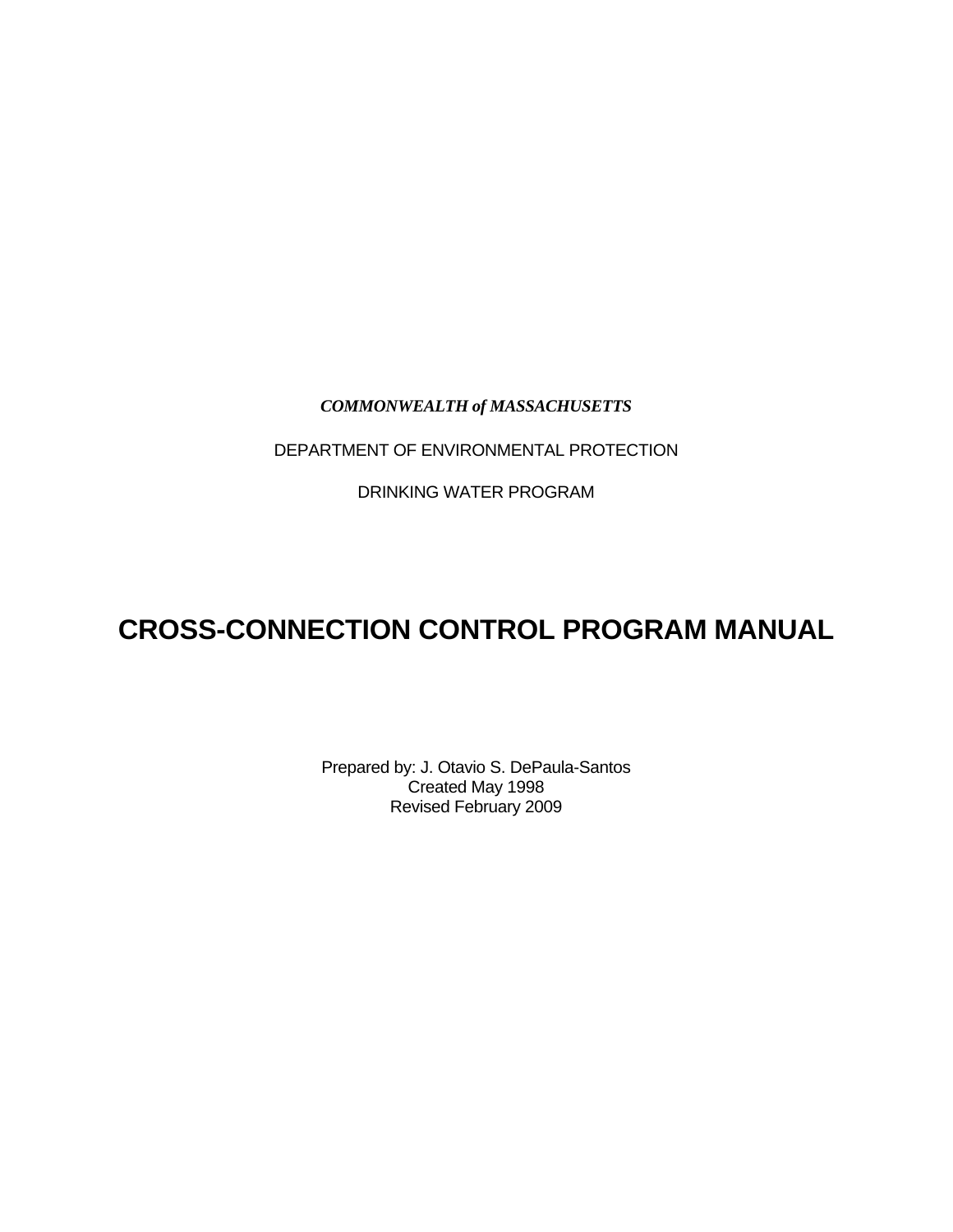# **TABLE OF CONTENTS**

## **I. OVERVIEW**

# **II. CROSS CONNECTION CONTROL PRACTICES**

- 1. Inspection and testing of devices
- 2. Surveying
- 3. New Construction
- 4. Coordination with plumbing inspectors
- 5. Enforcement
- 6. Incident response

# **III. PROGRAM IMPLEMENTATION PLAN**

#### **IV. APPENDIX**

- 1. Inspection and Maintenance Report Form
- 2. Standard Letters
- 3. Backflow Incidents Case Histories in Massachusetts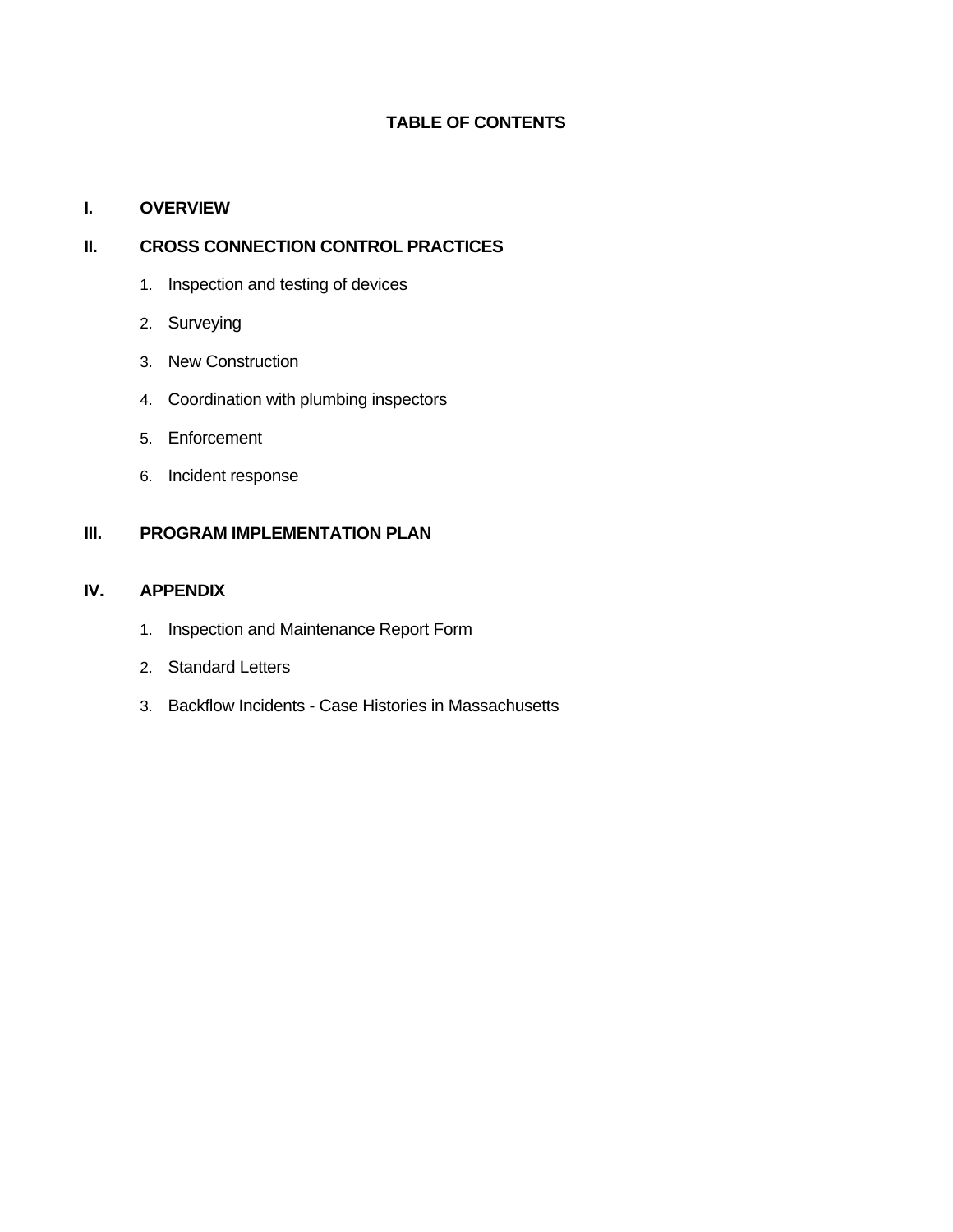## **I. OVERVIEW**

Cross Connections between a potable water line and a nonpotable water systems or equipment have long been a concern of the Department of Environmental Protection (MassDEP). It is for this purpose that Chapter 111, Section 160 A of the Massachusetts General Laws was enacted in 1960.

The public water distribution system and the plumbing within a facility are continuously jeopardized by such connections unless appropriate backflow prevention devices are installed and maintained in accordance with 310 CMR 22.22. MassDEP established regulations to protect the public health of water consumers from contaminants due to backflow events.

The purpose of this manual is to supplement these regulations and to assist the water officials in the implementation of their cross connection control program. In order to have a more effective cross connection control program it is required the cooperation and involvement of other city officials, such as: plumbing inspectors, fire chiefs, health agents and building inspectors.

# **II. CROSS CONNECTION CONTROL PRACTICES**

#### **1. Inspection and Testing of Devices**

Pressure Vacuum Breakers and Spill Proof Pressure Vacuum Breakers

As established in 310 CMR 22.22 (14), pressure vacuum breakers may be tested at any time by the supplier of water or by the Department. As such, the supplier, at his/her discretion, may prescribe a routine testing schedule for these devices, given appropriate manpower and time requirements.

Due to the large volume of irrigation systems being installed with pressure vacuum breakers, and the associated hazard, the Department strong recommends this type of device be tested by the owner at least once a year to assure proper operation.

#### Reduced Pressure Backflow Preventers (RPBP) and Double Check Valve Assemblies (DCVA)

The Massachusetts Cross-connection Control Program Regulations, 310 CMR 22.22, requires the following:

- All installations of reduced pressure backflow preventers (RPBP) which are registered by a PWS must be tested semiannually by a MassDEP Certified Backflow Tester. Any RPBP that is on line for less than six months of the year must be tested at least once a year. The ideal schedule is to have the devices tested at least six months after the first semiannual test.
- All installations of double check valve assemblies (DCVA) which are registered by a PWS must be tested annually by a MassDEP Certified Backflow Device Tester.

Care must be taken to insure that these devices are protected against freezing, flooding, and mechanical damage.

If a supplier of water has concerns with particular hazards or finds that certain devices have developed a tendency to fail, he/she may require more frequent testing of a RPBP or DCVA.

The following are important requirements and procedures to be followed: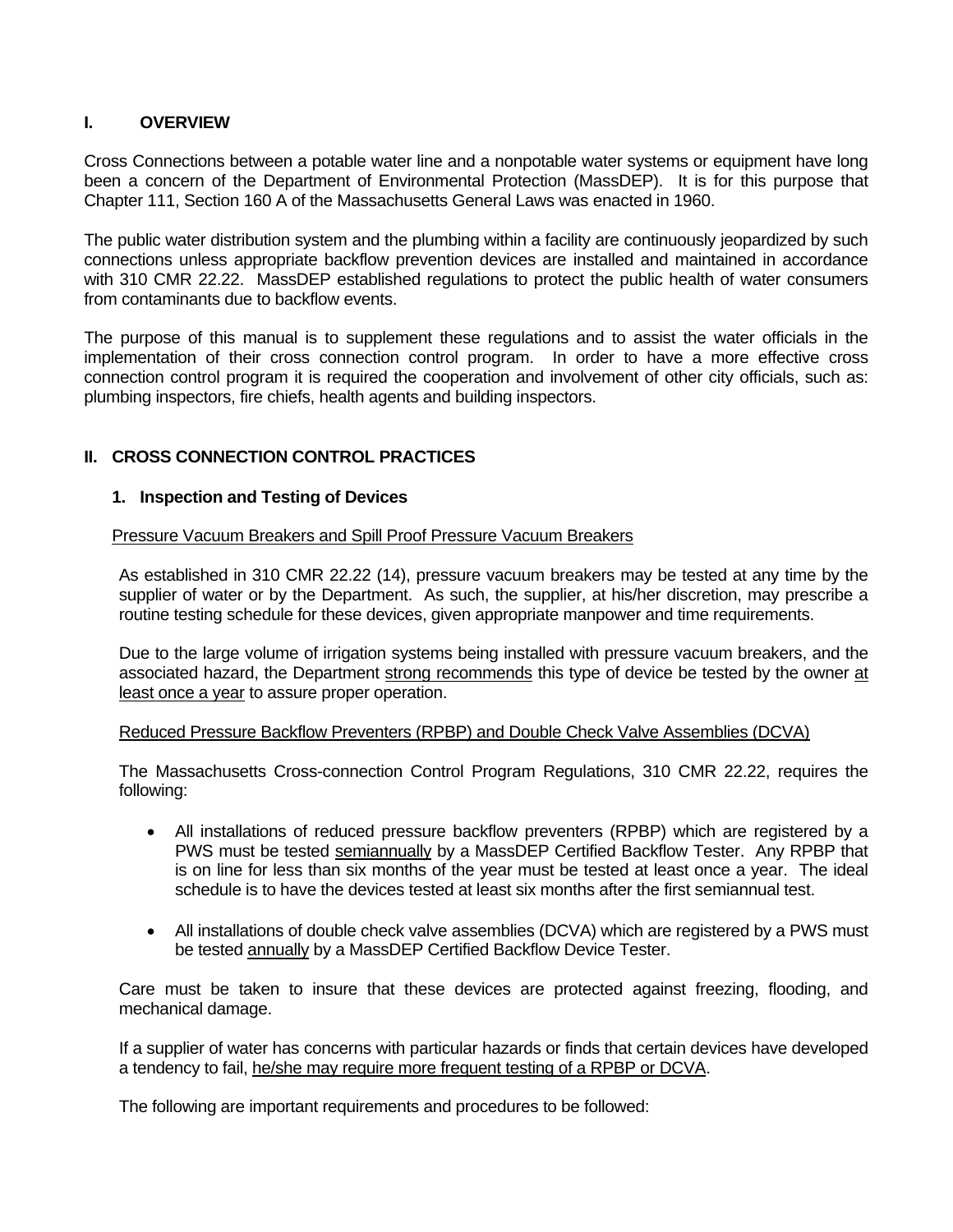- All tests must be conducted by Massachusetts Certified Backflow Prevention Device Testers in accordance with methods and procedures described on EPA's *Cross Connection Control Manual*, EPA 570/9-89-007 publication or USC's *Manual of Cross-Connection Control*, 9th Edition.
- The result of these tests should be recorded on an Inspection and Maintenance Report Form
- The test reports that are not conducted by the PWS should be sent to the cross connection coordinator in the city/town where the devices are located within thirty days of the inspection.
- Any device and assembly that fails a routine test or is found to be defective must be repaired, or replaced, and retested within 14 days from the date of the failed test or from discovering the problem.

#### **2. Cross-connection Surveying**

Surveying water users for unprotected cross connections is the most challenging and difficult part of any cross connection control program. It is, however, of prime importance in the protection of both water supply distribution mains in the street and internal potable water supply systems within a facility. Without an active surveying program, the water supply system remains continually jeopardized by unprotected cross connections maintained by water users. These connections may contaminate water supply systems in the event of backflow, and such contamination may occur regardless of source water quality or elaborate treatment processes applied at the source.

In order to effectively initiate a cross connection survey program, it is vital that all cross connection surveyors first understand the hydraulic conditions which cause backflow, and the devices and methods used to prevent cross connection contamination. A**ll cross connection surveys shall be conducted by a MassDEP Certified Cross Connection Surveyor.**

#### **GENERAL INFORMATION**

Two concepts fundamental to surveying are containment protection and in-plant protection. Containment protection involves installation of backflow prevention devices at the meter or property line, in such a manner that there are no tees or upstream connections between the water service from the main and the backflow prevention device. In-plant protection involves the isolation of cross connections in a water user's plumbing system through installation of backflow prevention devices on the potable water feed lines to one or more non-potable sources, systems, or equipment. While containment protection only provides protection for water mains in the street, in-plant protection affords protection for potable water plumbing systems within a facility. While recognizing the need for containment, the safety of any consumer with regard to cross connection contamination clearly relies on the success of an in-plant protection program.

As outlined in Section 22 of the MassDEP Drinking Water Regulations, MassDEP has specific requirements for the installation of both containment and in-plant backflow prevention devices for any industrial, commercial, or institutional premises served by a public water supply system. While the water user bears responsibility for the installation of devices, the public water supplier is charged with the responsibility of surveying premises for cross connections and causing such installations to be made through issuing violation letters to affected users. It is of course, the water supplier who is responsible for the safety of his or her system and it would be remiss of any supplier to neglect protecting consumers against the hazards of backflow.

The surveying program is best implemented when coordinated with other local officials, notably the plumbing inspector, health agent, city/town engineer, and fire official. These officials are all mutually concerned about public health and safety and can prove to be a valuable enforcement tool. In the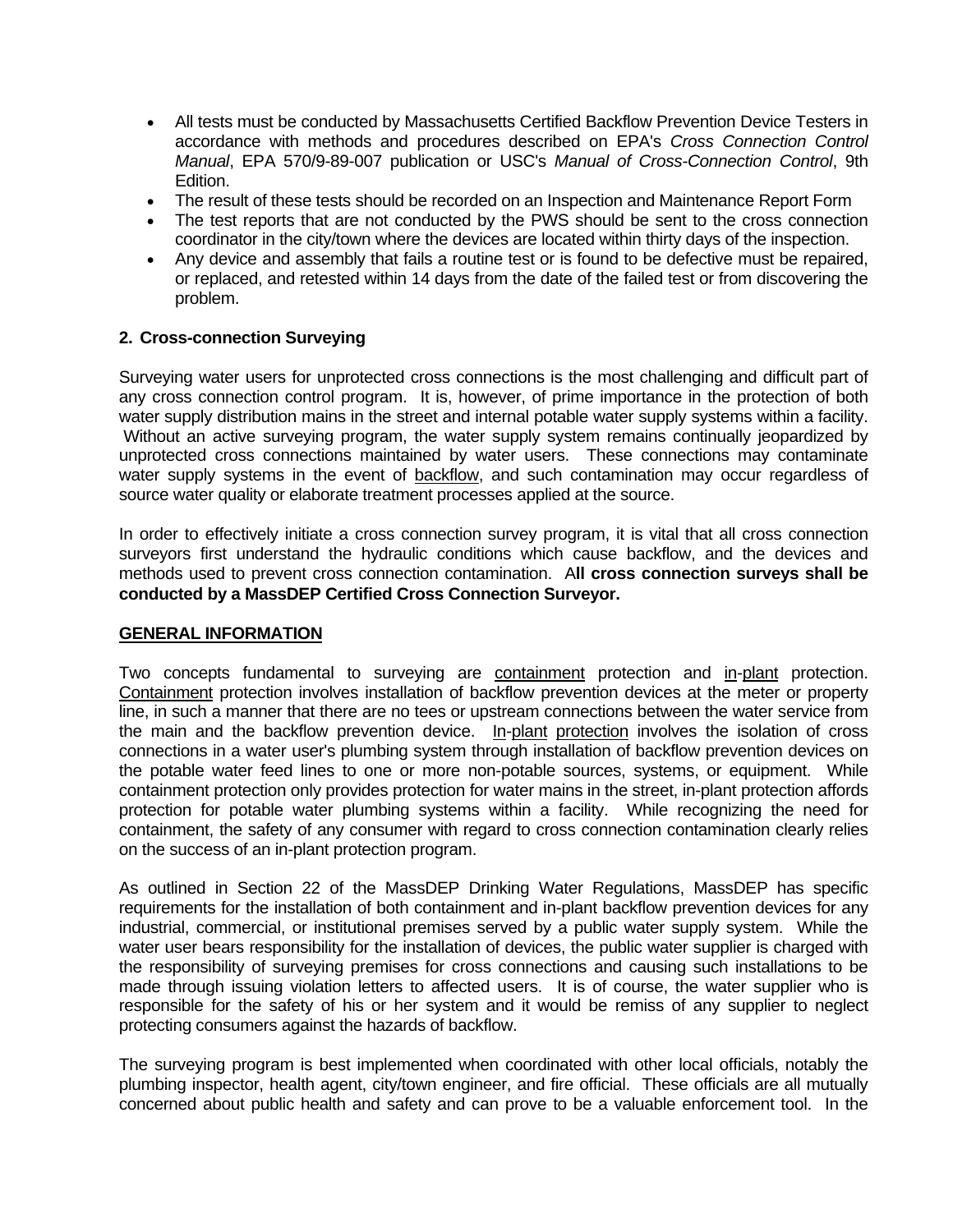course of their inspections, they can eliminate violations which come to their attention or notify the water official about hazardous situations. Confusion, frustration, and ultimately failure of the program are imminent when these officials and water users lack an understanding of the program and are not aware of the requirements. An outreach program can be very helpful in informing and educating water users and achieving compliance.

The starting point for any survey program should be those facilities and premises which present the highest degree of health hazard, specifically those facilities so designated in the Drinking Water Regulations:

- Nuclear reactors or other facilities where radioactive materials are used;
- Sewage treatment plants and pumping stations;
- Piers, docks, marinas, and shipvards;
- Chemical Plants:
- Metal Plating Industries;
- Hospitals, mortuaries, medical clinics, dental offices and clinics;
- Laboratories

These types of facilities as well as others (as determined by the Department or the public water systems) which present similar health hazards must have reduced pressure backflow preventers installed at each service connection (containment protection) in addition to all devices required as internal protection (in-plant protection).

Ultimately, the survey program should extend to all industrial, commercial, municipal, and institutional premises. These are the facilities which most commonly present cross connection hazards. Although cross connections may exist in residential homes, it is often impractical to survey such users because of their sheer numbers and generally non-hazardous nature. A public educational program should be developed by the local water officials with the purpose to inform and educate the general public about cross connection and the health hazardous that it creates.

# **STEPS FOR CONDUCTING A CROSS-CONNECTION SURVEY**

## *Step 1:* **Meet with the Water User**

Prior to beginning the survey, there should be a meeting between the inspector and a representative of the facility, preferably the chief engineer, manager, or operator of the facility. A letter sent to the owner giving advance notice of the inspection can benefit both the inspector and the owner. At this time, the inspector should indicate the purpose of the survey, and inform the owner about the responsibilities of the water supplier and owner with regard to cross connection control. Any written information on the significance and threat from cross connections to water supply systems can be provided at this time. It is important that the owner understand the purpose of the inspection and the need for cross connection control.

After discussing the survey with the owner's representative, the inspector should request the service of the chief maintenance person or plumber on staff who is the most knowledgeable on the water system within the facility. This individual should accompany the inspector throughout the entire survey and be able to answer questions which may arise. Any as-built plumbing plans which exist for the facility can be reviewed at this time to target those areas which are likely to require backflow prevention devices.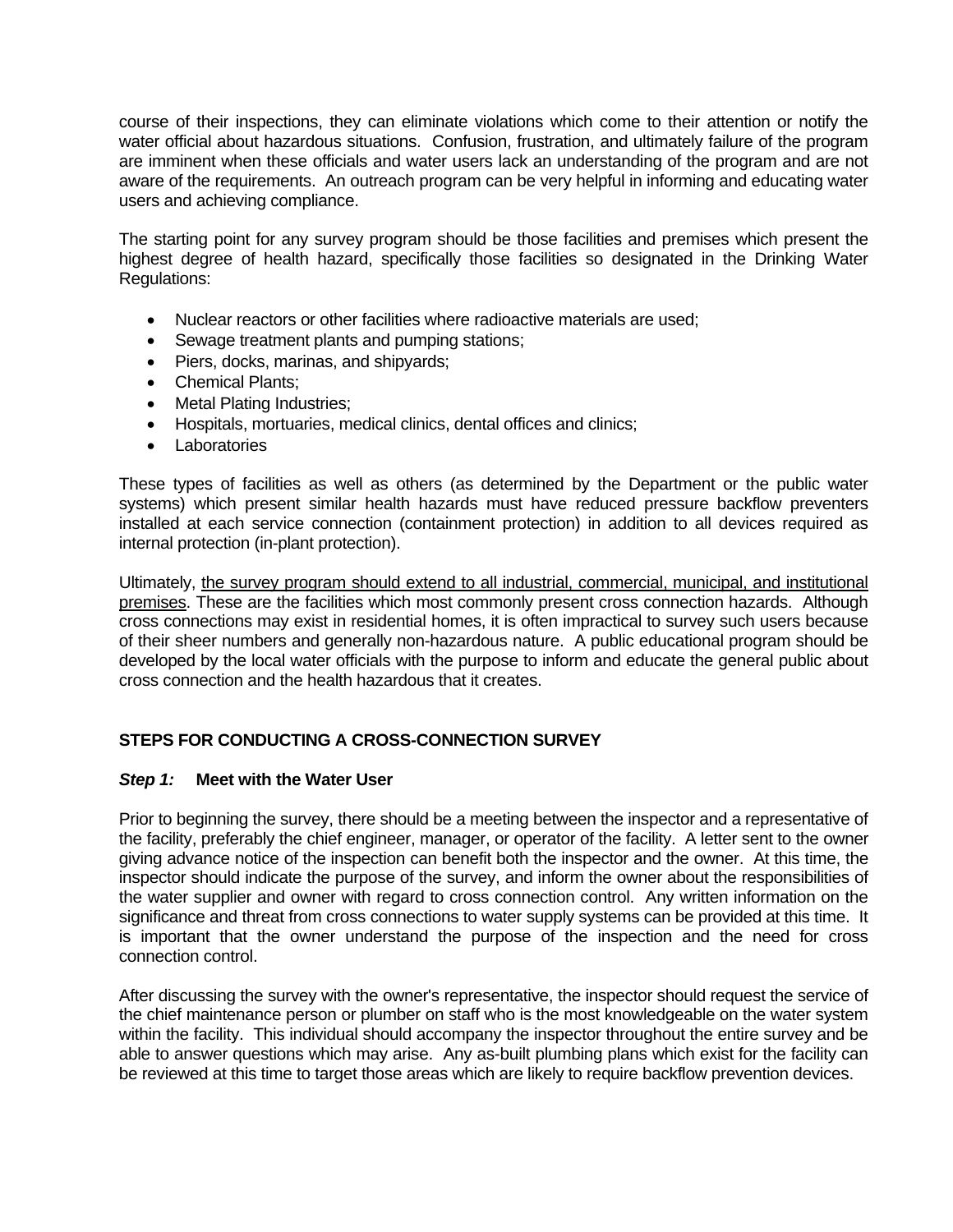#### **Step 2: Begin the Survey**

The survey should begin at the water service entrance and continue throughout as much of the internal plumbing system as realistically possible. The survey should not be rushed and appropriate safety equipment should be at the inspector's disposal, such as safety goggles, hard hats, flashlights, etc. The inspector should maintain a professional demeanor and gain the respect and confidence of the water user.

The attached Cross Connection Violation Form should be used to record all pertinent information on the facility owner and all cross connections found to exist as the survey progresses. It can also be used to detail cross connections through sketches of plumbing systems in mechanical rooms, at fire service entrances, or to detail the location of storage tanks, auxiliary sources, cooling towers, etc. It is important to have good field notes to document inspection findings and to ensure compliance in follow-up inspections. MassDEP Drinking Water Regulations 310 CMR 22.22, Table 22-1 should be used as a guide to target those fixtures/equipment requiring protection. In addition, Table 22-1 has been included here to provide the surveyor with more detailed information.

The guiding principles in determining the necessary type of protection are type of backflow possible and degree of health hazard:

| <b>BACKFLOW</b>      | <b>HEALTH</b><br><b>HAZARD</b> | <b>ACCEPTABLE DEVICES OR ASSEMBLIES</b> |             |             |                   |              |  |  |  |  |
|----------------------|--------------------------------|-----------------------------------------|-------------|-------------|-------------------|--------------|--|--|--|--|
| <b>CAUSED BY</b>     |                                | AG                                      | <b>RPBP</b> | <b>DCVA</b> | <b>PVB or AVB</b> | <b>BPIAV</b> |  |  |  |  |
| <b>BACKSIPHONAGE</b> | <b>HIGH</b>                    |                                         | Х           |             |                   |              |  |  |  |  |
|                      | <b>MODERATE</b>                |                                         | Х           | Χ           | Χ                 |              |  |  |  |  |
|                      | <b>LOW</b>                     |                                         |             |             |                   |              |  |  |  |  |
| <b>BACKPRESSURE</b>  | <b>HIGH</b>                    |                                         |             |             |                   |              |  |  |  |  |
|                      | <b>MODERATE</b>                |                                         |             |             |                   |              |  |  |  |  |
|                      | <b>LOW</b>                     |                                         |             |             |                   |              |  |  |  |  |

RPBP - Reduced Pressure Backflow Preventer - PVB - Pressure Vacuum Breaker

AG - Air Gap Ave - Atmospheric Vacuum Breaker

DCVA - Double Check Valve Assembly BPIAV - Backflow Preventer with Intermediate Atmospheric Vent

As the survey progresses, the inspector should write down all cross connections found to exist and whether or not an appropriate backflow prevention device has been installed for protection of the potable water supply. Any reduced pressure backflow preventers and double check valve assemblies required by 310 CMR 22.22 found on the premises must be issued a permit by the Department. The inspector's survey report should indicate the presence of these devices and whether permits have been issued.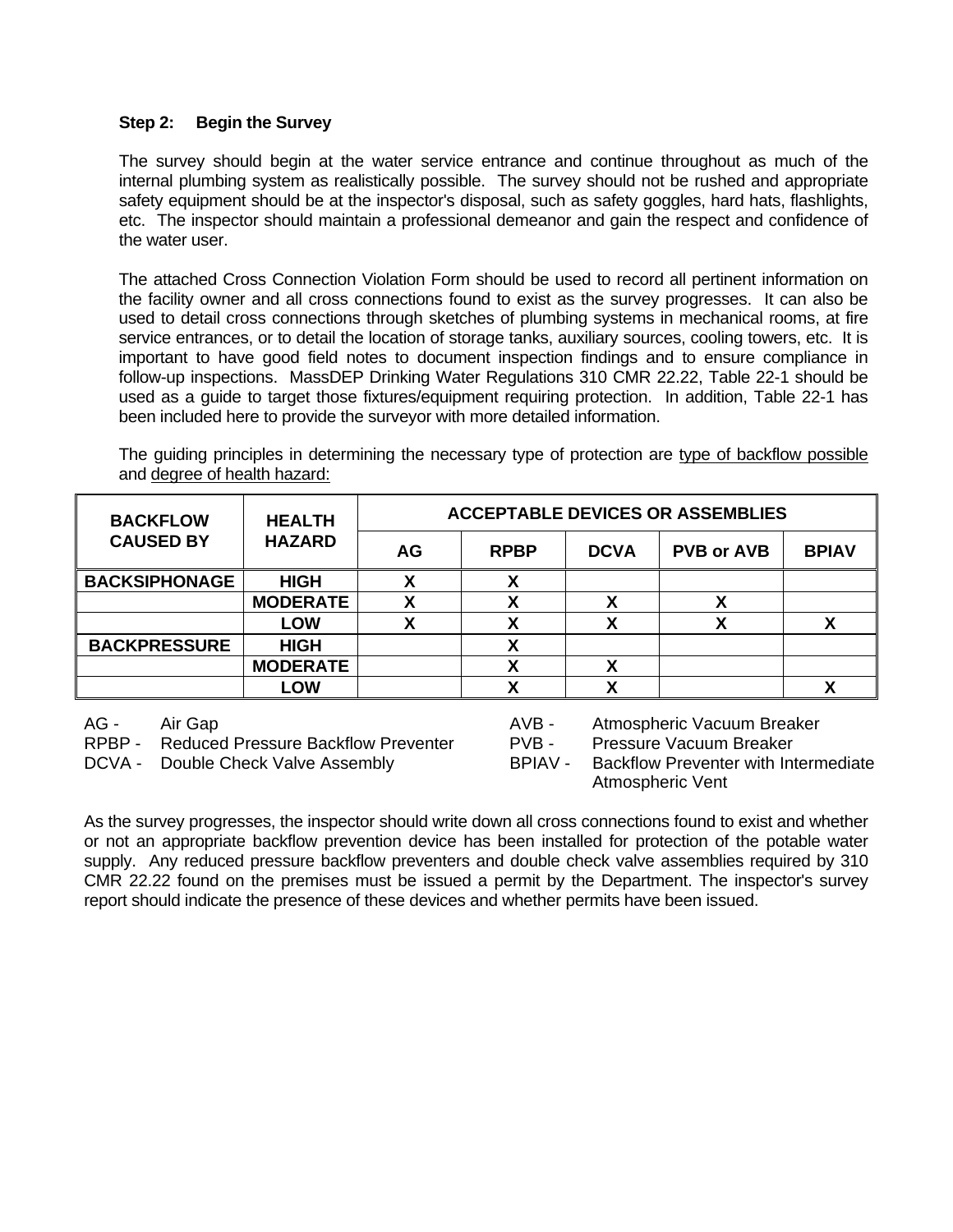#### **Cross-Connection Survey Report Form & Violation Notice (Print Clearly)**

|                                                                                                                                                                                                                                                                                                                                                                                  |                                                                                                                                                        | <b>Facility Information</b> |           |                         |  |                                                                                                                                                             |                        |  |  |  |  |
|----------------------------------------------------------------------------------------------------------------------------------------------------------------------------------------------------------------------------------------------------------------------------------------------------------------------------------------------------------------------------------|--------------------------------------------------------------------------------------------------------------------------------------------------------|-----------------------------|-----------|-------------------------|--|-------------------------------------------------------------------------------------------------------------------------------------------------------------|------------------------|--|--|--|--|
| Facility Name (Business, Co., Corp.): [2006] Cacility Name (Business, Co., Corp.)<br>1.<br>2.<br>3 <sub>1</sub><br>Phone $\#$ ( ) -<br>Contact Person: __________________<br>4.                                                                                                                                                                                                  |                                                                                                                                                        |                             |           |                         |  |                                                                                                                                                             |                        |  |  |  |  |
| □ Industrial □ Commercial Institutional Municipal<br>Other<br>5.<br>Type of facility:<br>Describe the facility use(i.e. motel, school):<br>6.<br><u> 2000 - Jan James James James James James James James James James James James James James James James James Ja</u>                                                                                                           |                                                                                                                                                        |                             |           |                         |  |                                                                                                                                                             |                        |  |  |  |  |
| Size of service connection: ________ inch. Is service connection metered?<br>$\neg$ YES<br>7.<br>NO<br><b>YES</b><br>Is supplemental protection at the meter required (containment device)?<br><b>NO</b><br>8.<br>If YES, what type of backflow device is in use?<br><u> </u> <b>Exercise Pressure Backflow Preventer (RPBP)</b><br>Double Check Valve Assembly (DCVA)<br>$\Box$ |                                                                                                                                                        |                             |           |                         |  |                                                                                                                                                             |                        |  |  |  |  |
| 9. Does this facility require non-interrupted water service?<br><b>YES</b><br>10. Does the boiler feed utilize chemical additives?<br><b>YES</b><br><b>YES</b><br>If YES, is the boiler protected with a backflow device?                                                                                                                                                        |                                                                                                                                                        |                             |           |                         |  |                                                                                                                                                             |                        |  |  |  |  |
|                                                                                                                                                                                                                                                                                                                                                                                  | 11. Does this facility have an air conditioning cooling tower?<br>If YES, is the cooling tower protected with a backflow device?                       |                             |           |                         |  | <b>YES</b><br><b>YES</b>                                                                                                                                    | <b>NO</b><br><b>NO</b> |  |  |  |  |
| <b>YES</b><br>12. Is a water saver in use on condensing lines or cooling tower?<br>$\overline{\phantom{a}}$<br> NO                                                                                                                                                                                                                                                               |                                                                                                                                                        |                             |           |                         |  |                                                                                                                                                             |                        |  |  |  |  |
| If YES, is the make-up supply line protected with a backflow device?<br><b>YES</b><br><b>YES</b><br>13. Is process water in use in this facility?                                                                                                                                                                                                                                |                                                                                                                                                        |                             |           |                         |  |                                                                                                                                                             |                        |  |  |  |  |
| If YES, is the process water "potable" water or "raw" water?<br>Potable<br><b>YES</b><br>Is the process water lines protected with a backflow device?<br>14.<br>15. Does this facility have a fire protection system?<br><b>YES</b><br><b>YES</b><br>If YES, is the fire protection system supplied by a dedicated water line?                                                   |                                                                                                                                                        |                             |           |                         |  |                                                                                                                                                             |                        |  |  |  |  |
|                                                                                                                                                                                                                                                                                                                                                                                  | 16. What type of backflow device is being used on the fire protection system?<br>Single swing check valve (SSCV)<br>Double Check Valve Assembly (DCVA) |                             |           |                         |  | Reduce Pressure Backflow Preventer (RPBP)<br>Other than the contract of the contract of the contract of the contract of the contract of the contract of the | <b>NO</b>              |  |  |  |  |
|                                                                                                                                                                                                                                                                                                                                                                                  |                                                                                                                                                        | <b>Violation(s) Found</b>   |           |                         |  |                                                                                                                                                             |                        |  |  |  |  |
|                                                                                                                                                                                                                                                                                                                                                                                  | NO violation(s) was/were found at the time of this cross-connection survey was conducted.<br>$\blacksquare$                                            |                             |           |                         |  |                                                                                                                                                             |                        |  |  |  |  |
|                                                                                                                                                                                                                                                                                                                                                                                  | <b>Exact Location of Cross-connection</b>                                                                                                              | Degree of Hazard            |           |                         |  | <b>Comments</b>                                                                                                                                             |                        |  |  |  |  |
|                                                                                                                                                                                                                                                                                                                                                                                  |                                                                                                                                                        | High                        | Moderate  | Low                     |  |                                                                                                                                                             |                        |  |  |  |  |
|                                                                                                                                                                                                                                                                                                                                                                                  |                                                                                                                                                        | High                        | Moderate  | Low                     |  |                                                                                                                                                             |                        |  |  |  |  |
|                                                                                                                                                                                                                                                                                                                                                                                  |                                                                                                                                                        | High                        | Moderate  | Low                     |  |                                                                                                                                                             |                        |  |  |  |  |
| High<br>Moderate<br>Low                                                                                                                                                                                                                                                                                                                                                          |                                                                                                                                                        |                             |           |                         |  |                                                                                                                                                             |                        |  |  |  |  |
|                                                                                                                                                                                                                                                                                                                                                                                  | I certified that the above cross-connection survey findings are true (Signatures required)                                                             |                             |           |                         |  |                                                                                                                                                             |                        |  |  |  |  |
|                                                                                                                                                                                                                                                                                                                                                                                  | Cross-connection Survey Conducted by: (MA-DEP Certified Cross-connection Surveyor)                                                                     |                             |           |                         |  |                                                                                                                                                             |                        |  |  |  |  |
|                                                                                                                                                                                                                                                                                                                                                                                  |                                                                                                                                                        |                             |           |                         |  |                                                                                                                                                             |                        |  |  |  |  |
|                                                                                                                                                                                                                                                                                                                                                                                  | MassDEP Cert. CC Surveyor Name (Print)                                                                                                                 | MA DEP Cert. ID#            |           | <b>Expiration. Date</b> |  | Signature                                                                                                                                                   |                        |  |  |  |  |
|                                                                                                                                                                                                                                                                                                                                                                                  | <b>Cross-connection Survey Witnessed by: (Facility Owner/Representative)</b>                                                                           |                             |           |                         |  |                                                                                                                                                             |                        |  |  |  |  |
|                                                                                                                                                                                                                                                                                                                                                                                  | Facility Owner/Representative Name (Print)                                                                                                             |                             | Signature |                         |  | Date                                                                                                                                                        |                        |  |  |  |  |

**Note:** • **Use the attached table for protection options.**

L

j,

• **Provide to the facility owner/representative a copy of this form.**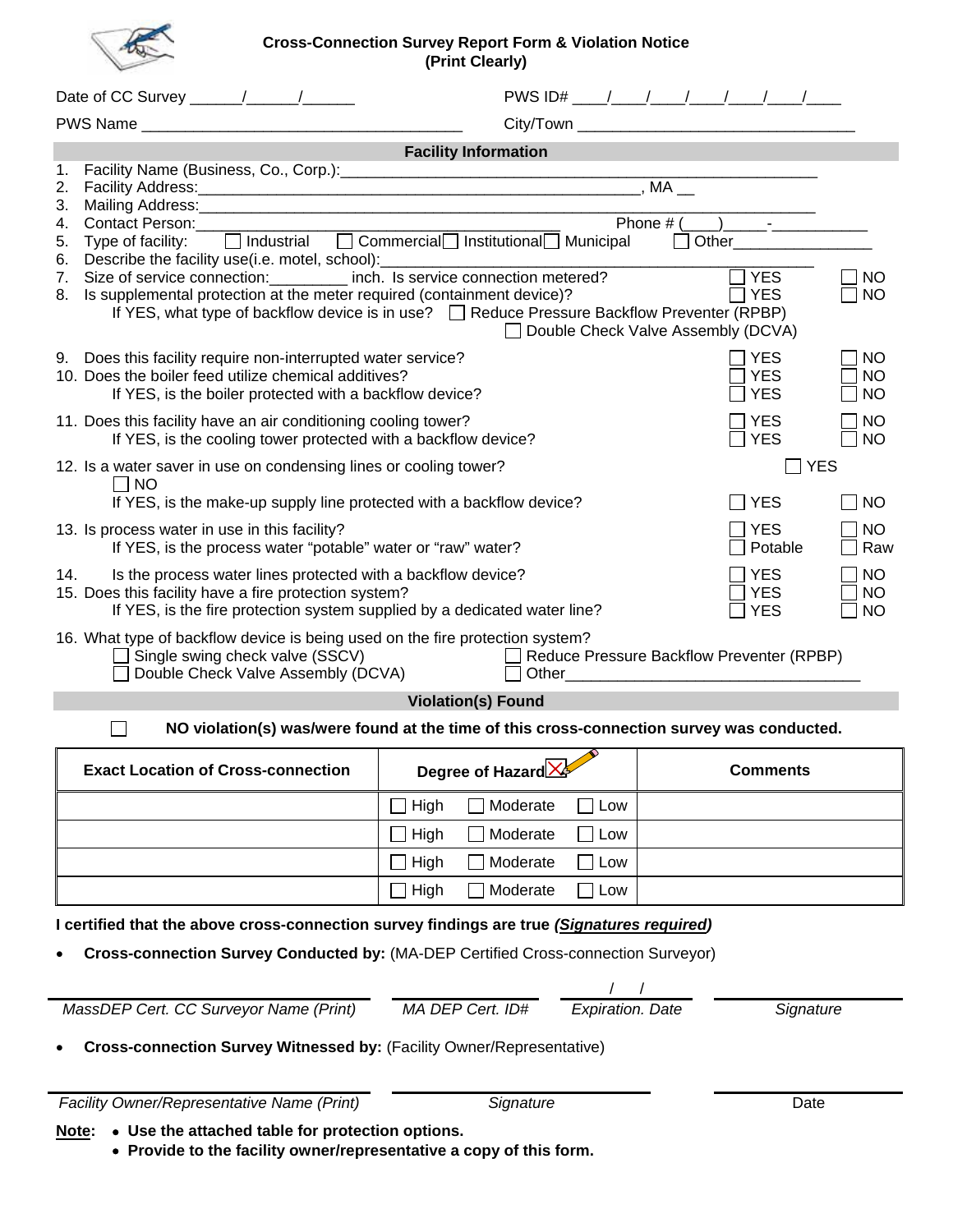P:/OPS/XCONN/CC Survey Report Form #5 (Revised 02/10/2009)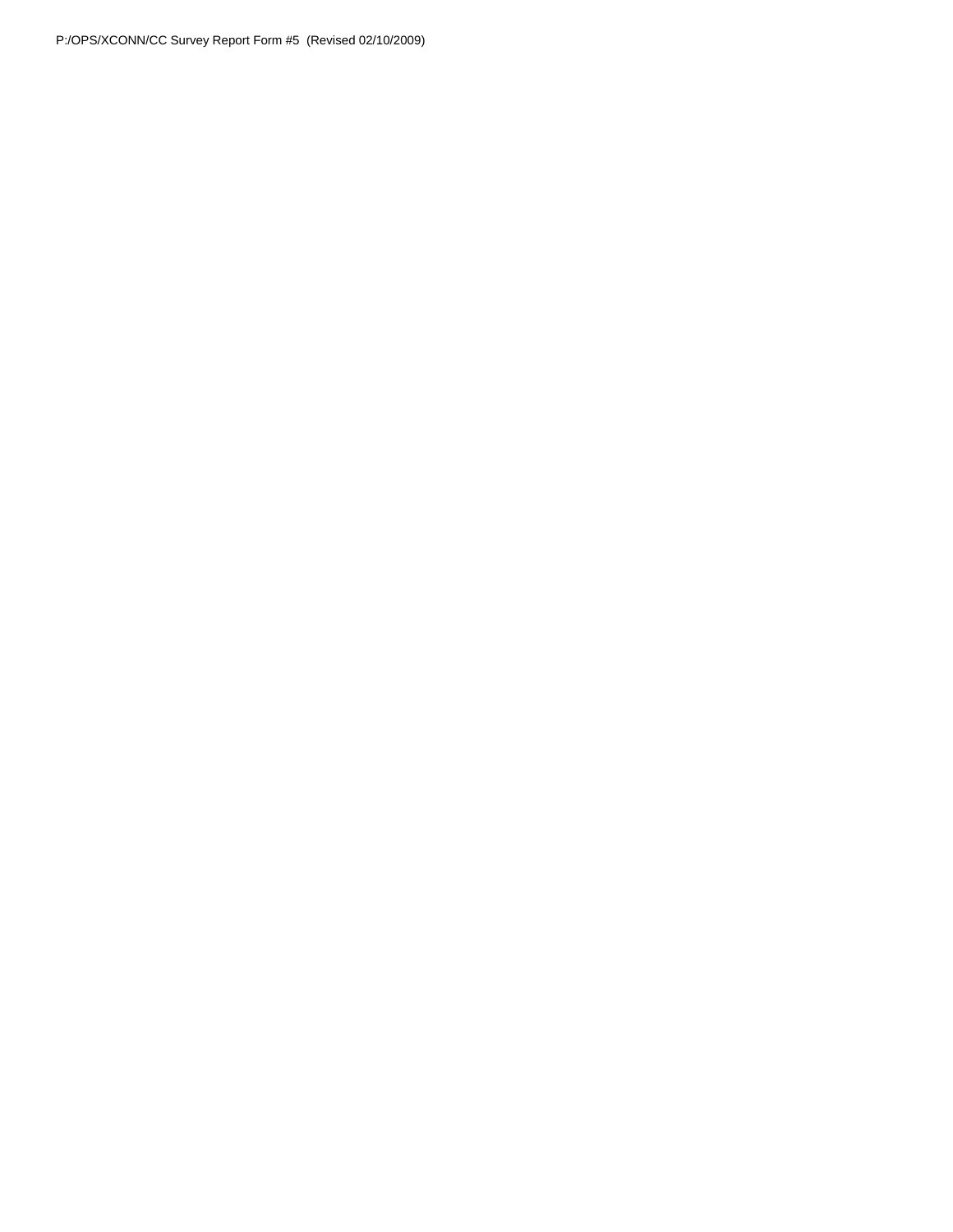# TABLE 22-1

Types of Backflow Prevention Devices Required: Subject to the provisions of 310 CMR 22.22(10), Table 310 CMR 22-1 shall serve as the guide for the type of protection required.

| AG   | - Air Gap                             | <b>AVB</b>   | - Atmospheric Vacuum Breaker                            |
|------|---------------------------------------|--------------|---------------------------------------------------------|
| RPBP | - Reduced Pressure Backflow Preventer | <b>PVB</b>   | - Pressure Vacuum Breaker                               |
| DCVA | - Double Check Valve Assembly         | <b>BPIAV</b> | - Backflow Preventer with Intermediate Atmospheric Vent |

|                                                                                                                                                                                                                                                                                                                                                                                                                                    |                           |             | <b>Acceptable Types of Backflow Preventers</b> |       |          |              |                                                                                                                                                                                                                                                                                                                                                                                                            |
|------------------------------------------------------------------------------------------------------------------------------------------------------------------------------------------------------------------------------------------------------------------------------------------------------------------------------------------------------------------------------------------------------------------------------------|---------------------------|-------------|------------------------------------------------|-------|----------|--------------|------------------------------------------------------------------------------------------------------------------------------------------------------------------------------------------------------------------------------------------------------------------------------------------------------------------------------------------------------------------------------------------------------------|
| <b>Types of Hazard on Premises</b>                                                                                                                                                                                                                                                                                                                                                                                                 |                           |             | <b>AG RPBP DCVA AVB PVB</b>                    |       |          | <b>BPIAV</b> | Comments*                                                                                                                                                                                                                                                                                                                                                                                                  |
| 1. Sewage Treatment Plant                                                                                                                                                                                                                                                                                                                                                                                                          | $\mathbf X$               | $\mathbf X$ |                                                |       |          |              |                                                                                                                                                                                                                                                                                                                                                                                                            |
| 2. Sewage Pumping Station                                                                                                                                                                                                                                                                                                                                                                                                          | $\boldsymbol{\mathrm{X}}$ | $\mathbf X$ |                                                |       |          |              |                                                                                                                                                                                                                                                                                                                                                                                                            |
| 3. Food Processing                                                                                                                                                                                                                                                                                                                                                                                                                 | $\boldsymbol{\mathrm{X}}$ | $\mathbf X$ | $X^*$                                          |       |          |              | * If no health hazard exists                                                                                                                                                                                                                                                                                                                                                                               |
| 4. Laboratories                                                                                                                                                                                                                                                                                                                                                                                                                    | $\mathbf X$               | X           | $X^*$                                          |       |          |              | * If no health hazard exists                                                                                                                                                                                                                                                                                                                                                                               |
| 5. Fixtures with hose threads on inlets                                                                                                                                                                                                                                                                                                                                                                                            | X                         | X           | X                                              | X     |          |              | In addition to an air gap separation, all<br>fixtures that have a threaded hose type<br>connection shall at a minimum, be equipped<br>with a AVB in accordance with 248 CMR<br>2.14                                                                                                                                                                                                                        |
| 6. Hospitals, Mortuaries, Clinics                                                                                                                                                                                                                                                                                                                                                                                                  | $\mathbf X$               | $\mathbf X$ |                                                |       |          |              |                                                                                                                                                                                                                                                                                                                                                                                                            |
| 7. Plating Facilities                                                                                                                                                                                                                                                                                                                                                                                                              | $\mathbf X$               | $\mathbf X$ |                                                |       |          |              |                                                                                                                                                                                                                                                                                                                                                                                                            |
| 8. Irrigation Systems                                                                                                                                                                                                                                                                                                                                                                                                              | X                         | X           |                                                | $X^*$ | $X^{**}$ |              | Each case should be evaluated individually.<br>* An AVB can be used if no back pressure<br>is possible and no health hazard exists.<br>** Pressure Vacuum Breakers can be<br>installed if back pressure is not possible                                                                                                                                                                                    |
| 9. Systems or Equipment Using Radioactive<br>Material                                                                                                                                                                                                                                                                                                                                                                              | $\mathbf X$               | $\mathbf X$ |                                                |       |          |              |                                                                                                                                                                                                                                                                                                                                                                                                            |
| 10. Submerged Inlets                                                                                                                                                                                                                                                                                                                                                                                                               | X                         | X           |                                                | $X^*$ |          |              | * If no health hazard exists and no back<br>pressure is possible                                                                                                                                                                                                                                                                                                                                           |
| 11. Dockside Facilities                                                                                                                                                                                                                                                                                                                                                                                                            | $\boldsymbol{\mathrm{X}}$ | $\mathbf X$ |                                                |       |          |              |                                                                                                                                                                                                                                                                                                                                                                                                            |
| 12. Valved outlets or fixtures with hose                                                                                                                                                                                                                                                                                                                                                                                           | X                         | X           |                                                | $X^*$ |          |              | Each case should be evaluated individually<br>* If no health hazard exists and no back<br>pressure is possible                                                                                                                                                                                                                                                                                             |
| 13. Commercial Laundries and Dry Cleaners                                                                                                                                                                                                                                                                                                                                                                                          | X                         | $\mathbf X$ |                                                |       |          |              |                                                                                                                                                                                                                                                                                                                                                                                                            |
| 14. Commercial Dishwashing Machines                                                                                                                                                                                                                                                                                                                                                                                                | X                         | X           |                                                | $X^*$ |          |              | * If no health hazard exists                                                                                                                                                                                                                                                                                                                                                                               |
| 15. High and Low Pressure Boilers                                                                                                                                                                                                                                                                                                                                                                                                  | $\mathbf X$               | $X^*$       |                                                |       |          |              | * If chemicals are added                                                                                                                                                                                                                                                                                                                                                                                   |
| 16. Low Pressure Heating Boilers                                                                                                                                                                                                                                                                                                                                                                                                   |                           |             |                                                |       |          | $\mathbf X$  | Residential and small commercial, having<br>no chemicals added                                                                                                                                                                                                                                                                                                                                             |
| 17. Photo Processing Equipment                                                                                                                                                                                                                                                                                                                                                                                                     | $\mathbf X$               | $\mathbf X$ |                                                |       |          |              |                                                                                                                                                                                                                                                                                                                                                                                                            |
| $\overline{18}$ . Reservoirs – Cooling Tower Re-<br>circulating Systems                                                                                                                                                                                                                                                                                                                                                            | $\mathbf X$               | $\mathbf X$ |                                                |       |          |              |                                                                                                                                                                                                                                                                                                                                                                                                            |
| 19. Fire Protection Systems: For cross<br>connection control, fire protection systems<br>may be classified on the basis of water source<br>and arrangement of supplies as follows:                                                                                                                                                                                                                                                 |                           |             |                                                |       |          |              |                                                                                                                                                                                                                                                                                                                                                                                                            |
| 19. Fire Protection Systems (continued)<br>a. Class 1: Direct connection from public<br>water system mains only; no pumps, tanks, or<br>reservoirs; no physical connection from other<br>water supplies; no antifreeze or other additives<br>of any kind; all sprinkler drains discharge to<br>atmosphere, dry wells, or other safe outlets.<br>These systems may or may not have fire<br>department connections. Refer to 310 CMR | X                         | X           | X                                              |       |          |              | A backflow prevention assembly does not<br>have to be installed on existing fire<br>protection systems installed prior to March<br>21, 1997, provided that the fire protection<br>system is registered with the public water<br>system, equipped with a UL listed alarm<br>check valve that is properly maintained in<br>accordance with NFPA 25 and has not<br>undergone substantial modification defined |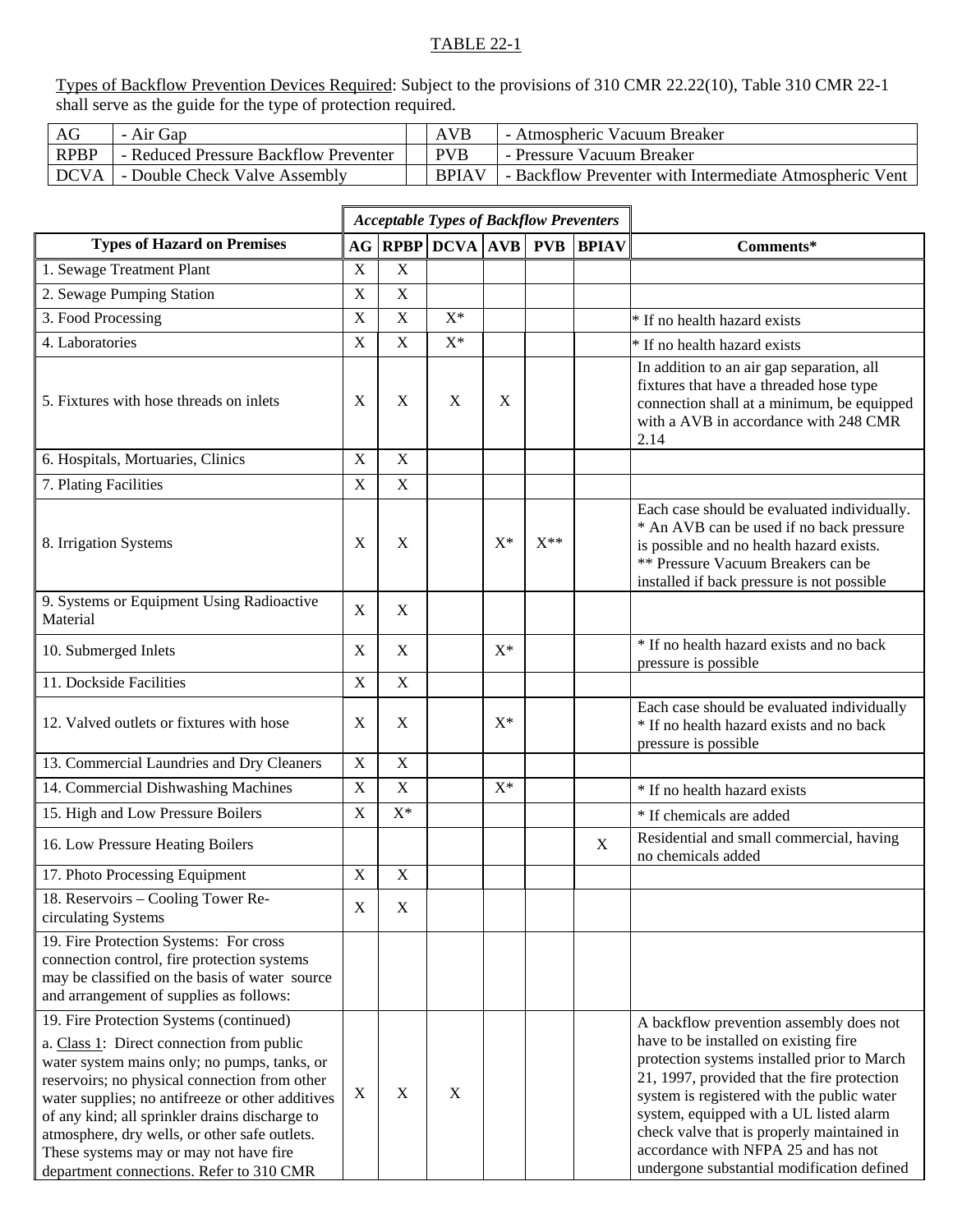| 22.22(9)(d)1.                                                                                                                                                                                                                                                                                                                   |                |                           |             |   |                | within 310 CMR 22.22(9)(d)3. Alarm check<br>maintenance records must be available for<br>inspection by the Department, its designee<br>or the public water system                                                                                                                                                                                                                                                                                                                                                                                                                                                       |
|---------------------------------------------------------------------------------------------------------------------------------------------------------------------------------------------------------------------------------------------------------------------------------------------------------------------------------|----------------|---------------------------|-------------|---|----------------|-------------------------------------------------------------------------------------------------------------------------------------------------------------------------------------------------------------------------------------------------------------------------------------------------------------------------------------------------------------------------------------------------------------------------------------------------------------------------------------------------------------------------------------------------------------------------------------------------------------------------|
| b. Class 2: Same as Class 1 except that booster<br>pumps may be installed in the connections<br>from the street mains .These systems may or<br>may not have fire department connections.<br>Refer to 310 CMR 22.22(9)(a).                                                                                                       | X              | X                         | $\mathbf X$ |   |                | A backflow prevention assembly does not<br>have to be installed on existing fire<br>protection system installed prior to March<br>21, 1997, provided that the fire protection<br>system is registered with the public water<br>system and equipped with a UL listed alarm<br>check valve that is properly maintained in<br>accordance with NFPA 25. Alarm check<br>maintenance records must be available for<br>inspection by the Department, its designee<br>or the public water system                                                                                                                                |
| c. Class 3: Direct connection from public<br>water system mains, plus one or more of the<br>following: elevated storage tanks; fire pumps<br>taking suction from aboveground covered<br>reservoirs, or tanks; and pressure tanks.                                                                                               | X              | $X^*$                     | $X^*$       |   |                | * RPBP or DCVA contingent on evaluation<br>of auxiliary supply and on-site system in<br>accordance with 310 CMR 22.22(9)(d)1.                                                                                                                                                                                                                                                                                                                                                                                                                                                                                           |
| d. Class 4: Directly supplied from public<br>water system mains, similar to Class 1 and<br>Class 2 with an auxiliary water supply<br>dedicated to fire department use and available<br>to the premises, such as an non-potable water<br>source located within 1700 feet of the fire<br>department connection, (FDC).            | $\mathbf X$    | $X^*$                     |             |   |                | * RPBP on evaluation of auxiliary supply<br>and on-site system in accordance with 310<br>CMR 22.22(9)(d)1.                                                                                                                                                                                                                                                                                                                                                                                                                                                                                                              |
| e. Class 5: Directly supplied from public water<br>system mains, and interconnected with<br>auxiliary supplies, such as pumps taking<br>suction from reservoirs exposed to<br>contamination, or rivers and ponds; driven<br>wells; mills or other industrial water systems;<br>or where antifreeze or other additives are used. | $\mathbf{X}^*$ | $X^*$                     |             |   |                | * RPBP or air gap contingent on evaluation<br>of auxiliary supply and on-site system.<br>Refer to 310 CMR 22.22(9)(d)1.                                                                                                                                                                                                                                                                                                                                                                                                                                                                                                 |
| f. Class 6: Combined industrial and fire<br>protection systems supplied from the public<br>water mains only, with or without gravity<br>storage or pump suction tanks.                                                                                                                                                          | $\mathbf X$    | $X^*$                     |             | X | $\mathbf X$    | * RPBP contingent on evaluation of on-site<br>water system Refer to 310 CMR22.22<br>(9)(d)1.                                                                                                                                                                                                                                                                                                                                                                                                                                                                                                                            |
| g. Residential fire protection systems for one<br>and two family detached dwellings and<br>manufactured homes only. Fire protection<br>systems in three family dwellings meeting<br>NFPA 13D requirements as provided in 780<br>CMR, Chapter 9, are included in this section.                                                   | $\mathbf X$    | X                         | $\mathbf X$ |   |                | Non testable devices and flow through<br>systems should be used whenever possible.<br>Systems are typically designed and installed<br>in accordance with NFPA 13D: "Installation<br>of Sprinkler systems in One and Two<br>Family Dwellings and manufactured<br>homes." These systems are authorized to use<br>food grade antifreeze with no additional<br>requirements when potable piping (PB,<br>CPVC, and copper tube) is employed. If<br>non-grade antifreeze is utilized, the system<br>may be classified as a Class 5. If a fire<br>department connection is used, the<br>requirements for a Class 1 or 2 apply. |
| h. Residential fire protection systems for other<br>than those described in Table 22-1-19.g.                                                                                                                                                                                                                                    | $\mathbf X$    | $\boldsymbol{\mathrm{X}}$ | $\mathbf X$ |   |                | Fire protection system in this category shall<br>comply with the requirements set forth in<br>class 1 through 4 as appropriate.                                                                                                                                                                                                                                                                                                                                                                                                                                                                                         |
| 20. Solar Energy Systems                                                                                                                                                                                                                                                                                                        | $\mathbf X$    | $\mathbf X$               |             |   | $\mathbf{X}^*$ | Residential and small commercial having no                                                                                                                                                                                                                                                                                                                                                                                                                                                                                                                                                                              |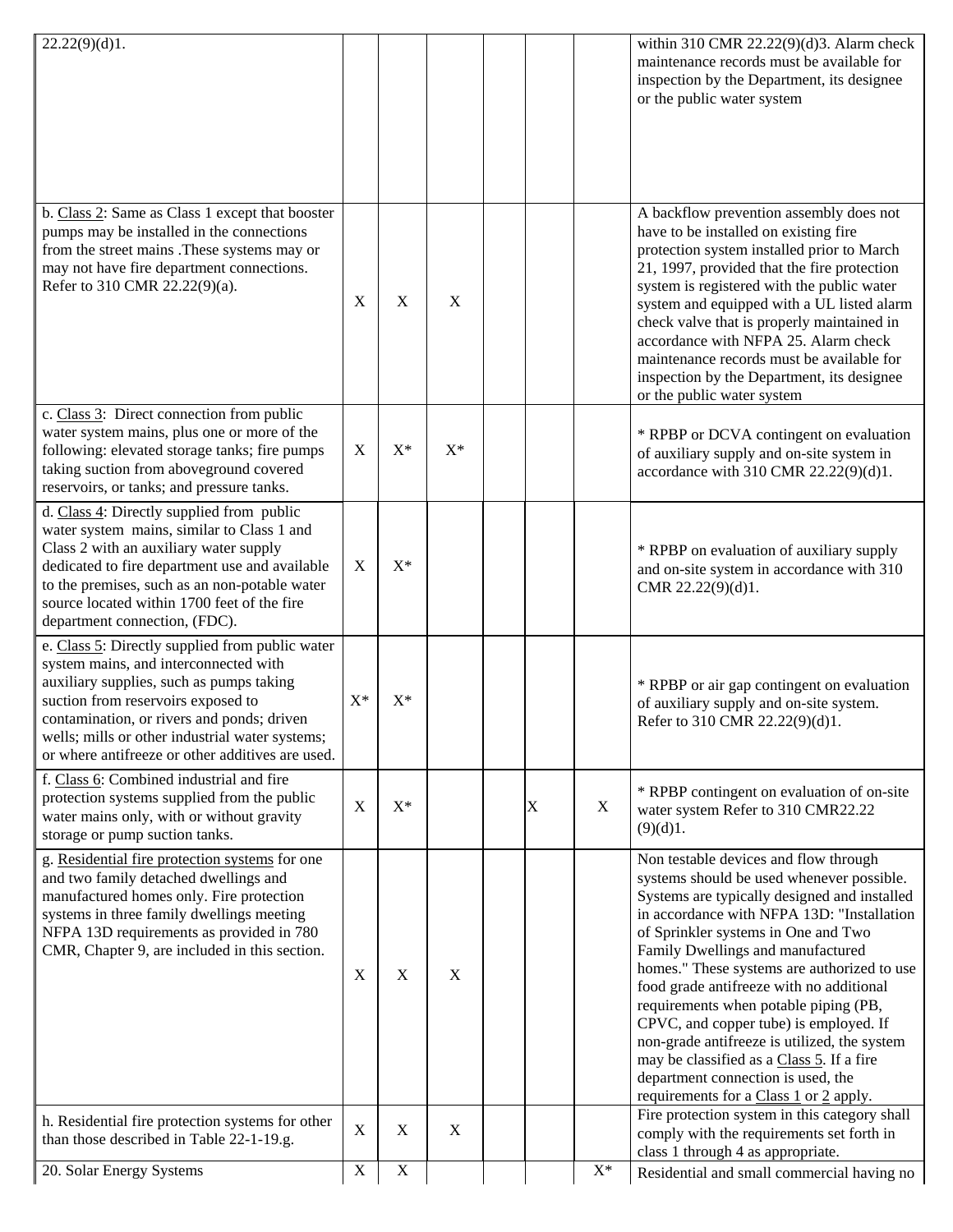|                                     |     |  |  | chemicals or only USP Glycenne added to<br>water |
|-------------------------------------|-----|--|--|--------------------------------------------------|
| 21. Single Jacketed Heat Exchangers | v v |  |  | Each case should evaluated individually          |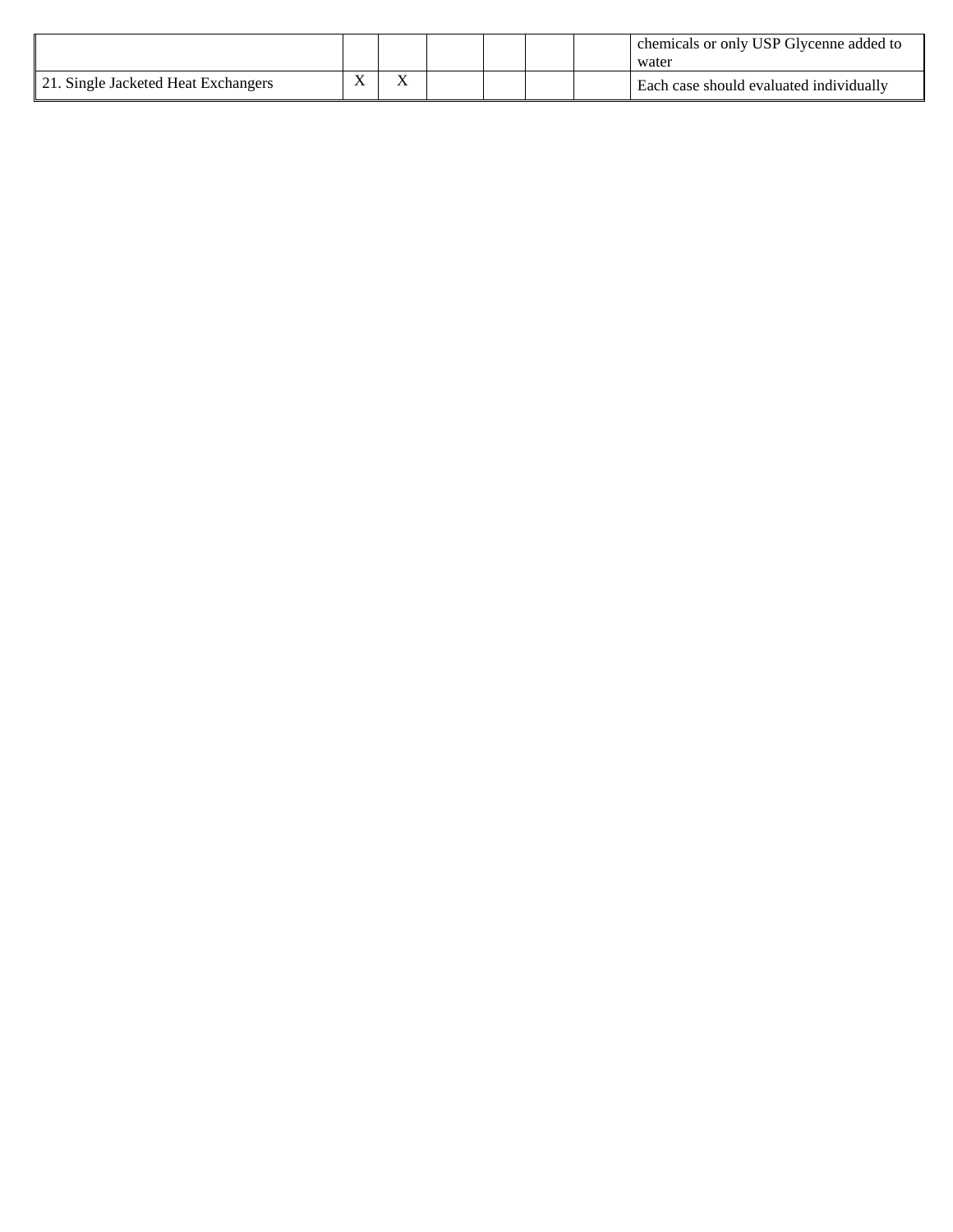# *GUIDE FOR BACKFLOW PROTECTION*

| <b>SECONDARY SOURCE, SYSTEM,</b>  | AG | <b>RPBP</b> | <b>DCVA</b> | <b>AVB</b><br>or | <b>BFPAV</b> | <b>Other</b>                        |
|-----------------------------------|----|-------------|-------------|------------------|--------------|-------------------------------------|
| <b>OR EQUIPMENT</b>               |    |             |             | <b>PVB</b>       |              |                                     |
| <b>HVAC Systems</b>               |    |             |             |                  |              |                                     |
| <b>Boiler Systems</b>             |    |             |             |                  |              |                                     |
| w/ chemical treatment             | X  | X           |             |                  |              |                                     |
| high pressure (715 psi)           | X  | X           |             |                  |              |                                     |
| blowdown                          |    | X           | X           |                  |              |                                     |
| low pressure - no treatment       |    |             |             |                  | X            |                                     |
| <b>Forced Hot Water Heating</b>   |    |             |             |                  |              |                                     |
| w/ chemical treatment             | X  | X           |             |                  |              |                                     |
| low pressure - no treatment       |    |             |             |                  | X            |                                     |
| <b>Chilled Water System</b>       | X  | X           |             |                  |              |                                     |
| <b>Cooling Tower</b>              | X  | X           |             |                  |              |                                     |
| <b>Compressors - water cooled</b> |    |             |             |                  |              | AG at drain                         |
| <b>Treatment or Return tanks</b>  | X  | X           |             |                  |              |                                     |
| <b>Heat Exchangers</b>            |    |             |             |                  |              |                                     |
| single jacketed                   | X  | X           |             |                  |              |                                     |
| double jacketed                   |    |             |             |                  |              | AG at drain                         |
| Fire Systems *                    |    |             |             |                  |              | See 310 CMR 22.22 Table<br>$22 - 1$ |
| <b>Irrigation Systems</b>         |    |             |             |                  |              |                                     |
| w/ underground sprinkler heads    | X  | X           |             | X                |              |                                     |
| w/ auxiliary supply               | X  | X           |             |                  |              |                                     |
| w/ possible back pressure         | Χ  | X           |             |                  |              |                                     |
| General                           |    |             |             |                  |              |                                     |
| Slop sinks                        | X  |             |             | X                |              |                                     |
| Hose Spigots                      |    |             |             | X                |              |                                     |
| Urinals, toilets                  | X  |             |             | X                |              |                                     |
| Swimming pool makeup              | X  | X           |             |                  |              |                                     |
| Photo developing                  | X  | X           |             |                  |              |                                     |
| <b>Hospital Equipment</b>         |    |             |             |                  |              |                                     |
| X-ray Developers                  | X  | $\mathsf X$ |             |                  |              |                                     |
| <b>Dialysis Units</b>             | X  | $\mathsf X$ |             |                  |              |                                     |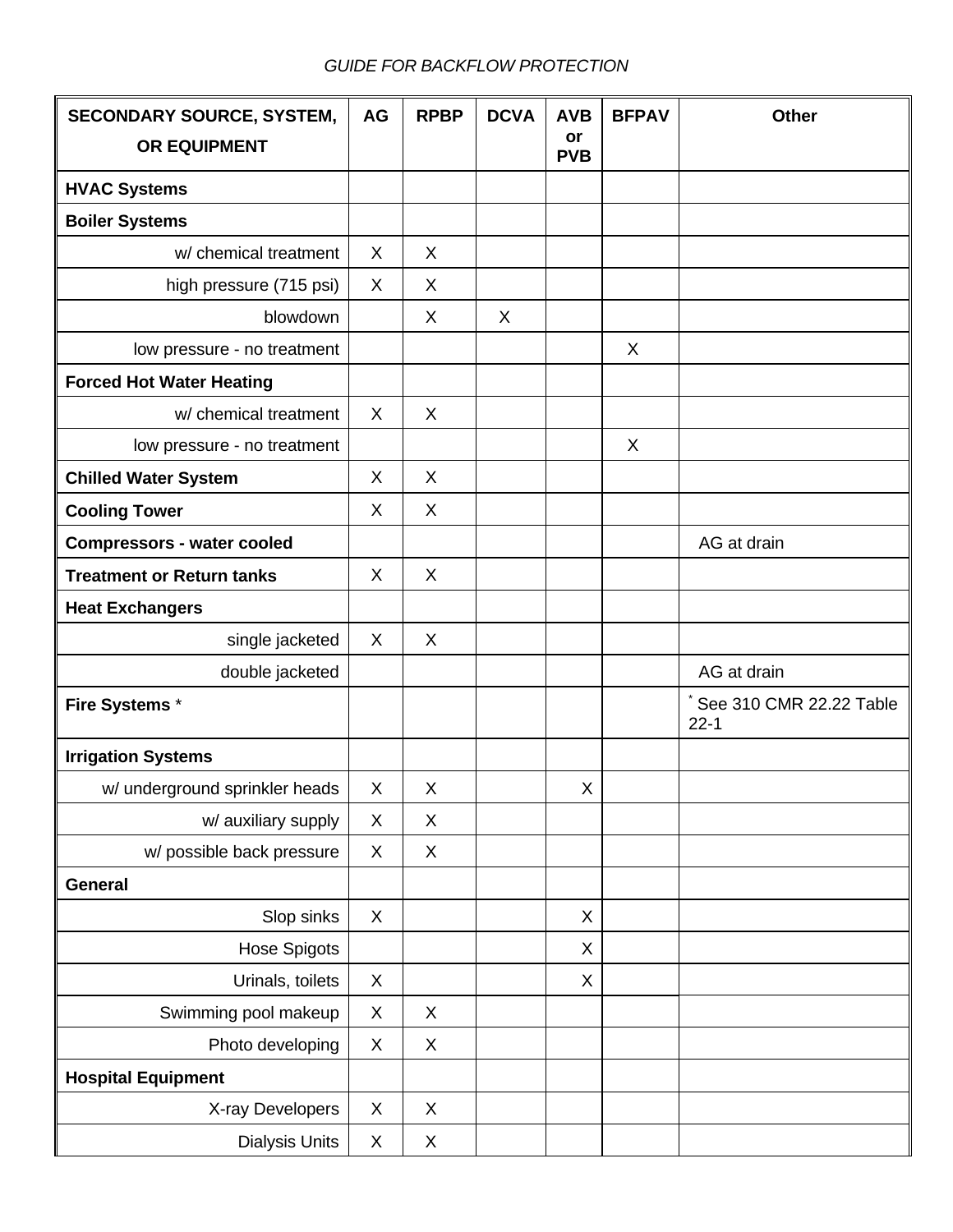| <b>SECONDARY SOURCE, SYSTEM,</b> | <b>AG</b> | <b>RPBP</b> | <b>DCVA</b> | <b>AVB</b>       | <b>BFPAV</b> | <b>Other</b>                                                                                      |
|----------------------------------|-----------|-------------|-------------|------------------|--------------|---------------------------------------------------------------------------------------------------|
| <b>OR EQUIPMENT</b>              |           |             |             | or<br><b>PVB</b> |              |                                                                                                   |
| Sterilizers (autoclaves)         | X         | X           |             |                  |              |                                                                                                   |
| Mortuary                         | X         | X           |             |                  |              |                                                                                                   |
| Vacuum Pumps                     | X         | $\mathsf X$ |             | $\sf X$          |              |                                                                                                   |
| Bedpan washers                   | X         | X           |             | X                |              |                                                                                                   |
| <b>Laboratories</b>              |           |             |             |                  |              | Services to high hazard<br>labs. must be contained in<br>addition to fixture outlet<br>protection |
| <b>Bench fixtures</b>            | X         |             |             | X                |              |                                                                                                   |
| Pipette washers                  | X         |             |             | $\sf X$          |              |                                                                                                   |
| Cup sinks                        | X         |             |             | X                |              |                                                                                                   |
| <b>Industrial</b>                |           |             |             |                  |              |                                                                                                   |
| Cooling Water <sup>*</sup>       | X         | X           |             |                  |              | if non-contact                                                                                    |
| Plating, processing tanks        | X         | X           |             |                  |              | AG at drain                                                                                       |
| Closed tanks, reactors           | X         | X           |             |                  |              |                                                                                                   |
| Solar heating                    | X         | X           |             |                  |              |                                                                                                   |
| Laundry                          |           |             |             |                  |              |                                                                                                   |
| Submerged inlet washers          | X         | X           |             | X                |              |                                                                                                   |
| Chemical aspiration              | X         | X           |             | X                |              |                                                                                                   |
| Dry cleaning equipment           |           |             |             | X                |              |                                                                                                   |
| Kitchen                          |           |             |             |                  |              |                                                                                                   |
| Chemical aspirators              | X         | X           |             | X                |              |                                                                                                   |
| <b>Dishwashers</b>               | X         | X           |             | X                |              |                                                                                                   |
| Steam jacketed vessels           |           |             |             | X                |              |                                                                                                   |
| Degreasers                       | X         | X           |             |                  |              |                                                                                                   |
| Garbage disposals                | X         | X           |             | $\sf X$          |              |                                                                                                   |
| Sewage & Waste Lines             |           |             |             |                  |              |                                                                                                   |
| Priming lines/sewage pumps       | X         | X           |             |                  |              |                                                                                                   |
| Blowdown                         | X         | X           |             |                  |              |                                                                                                   |
| Trap primers                     | X         | X           |             |                  |              |                                                                                                   |

# *Step 3: End the Survey*

After completing the survey of the premises, the inspector should meet again with the chief engineer, manager, or operator and inform him or her about the findings of the survey, including identification of those areas where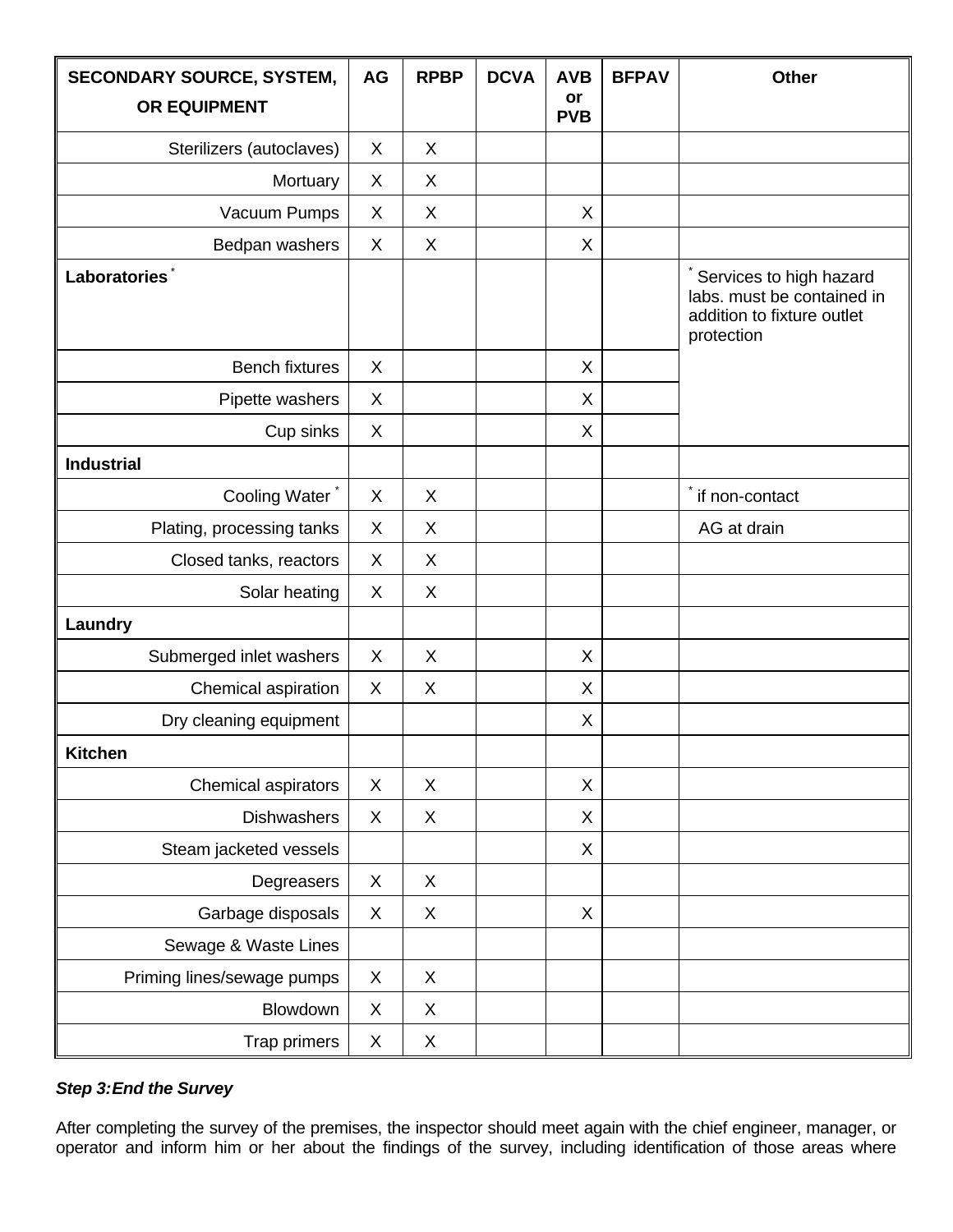corrective actions will be required. The inspector should also inform the owner about any violation letters which will be issued as a result of the survey as well as provide the owner with a business card or telephone number where he or she can be reached for further questions.

# *Step 4: Notify Owner in Writing of Violations*

The owner of a facility found in violation must be notified in writing of the need for backflow protection. This can be done by issuing a letter detailing the cross connections found on the premises and the devices required. The letter should indicate the need for plan submittal and approval and should have a date by which actions must be taken. Any necessary paperwork should also be attached, such as a local policy statement on cross connections, a design data sheet, a plumbing permit application, etc. The DEP, local plumbing inspector, and Board of Health should also receive copies of this notice.

## **3. New Construction and Retro-fitted Facilities**

New construction or modifications to existing facilities should be evaluated for backflow prevention requirements in the design stage. It is easier and much less expensive for an owner to comply with device requirements at this stage than it is after a facility is constructed. Retrofitting of devices on fire systems, HVAC systems, or other systems can prove to be very costly and very often difficult due to confined spaces or extensive distribution systems. Waterworks officials should make every effort to ensure proper backflow protection for all new construction so that the public water system is not jeopardized and the burden to an owner is minimized. The waterworks official should:

- Provide information on device requirements and approval and permit requirements to any water user or contractor requesting a connection to the public water system.
- If possible, review building plans jointly with the local plumbing inspector, so that all cross connections are properly protected and permits are issued.
- Notify local fire officials of device requirements and associated pressure drops, so fire systems will operate efficiently and the water system will be protected.
- Retain sign-off on certificates of occupancy so that a site inspection can be done prior to activating the water service with the support of other local officials, efforts to achieve compliance on new construction can be very successful, while at the same time provide awareness of the importance of cross connection control to officials and water users alike.

With the support of other local officials, efforts to achieve compliance on new construction can be very successful, while at the same time provide awareness of the importance of cross connection control to officials and water users alike.

## **4. Coordination with Local Plumbing Inspectors**

Local Plumbing Inspectors, authorized by Chapter 142 of the Massachusetts General Laws, administer and enforce the state plumbing code. As a part of their duties, pursuant to section 2.14(6)(c), the plumbing inspector shall prohibit cross connections between potable water systems and other systems or equipment containing water or other substances of unknown or questionable safety except when and where, as approved by the Department of Environmental Protection, suitable protective devices such as the reduced pressure backflow preventer or equal are installed tested and maintained to insure proper operation on a continuing basis.

As such, water suppliers should make an attempt to coordinate efforts with the local plumbing inspector to assure that all cross connections are protected by an appropriate device, and that all approvals of installations are made by the appropriate reviewing authority. Bear in mind it is much easier to incorporate backflow prevention a device in the design stage then it is to retrofit devices on existing plumbing systems.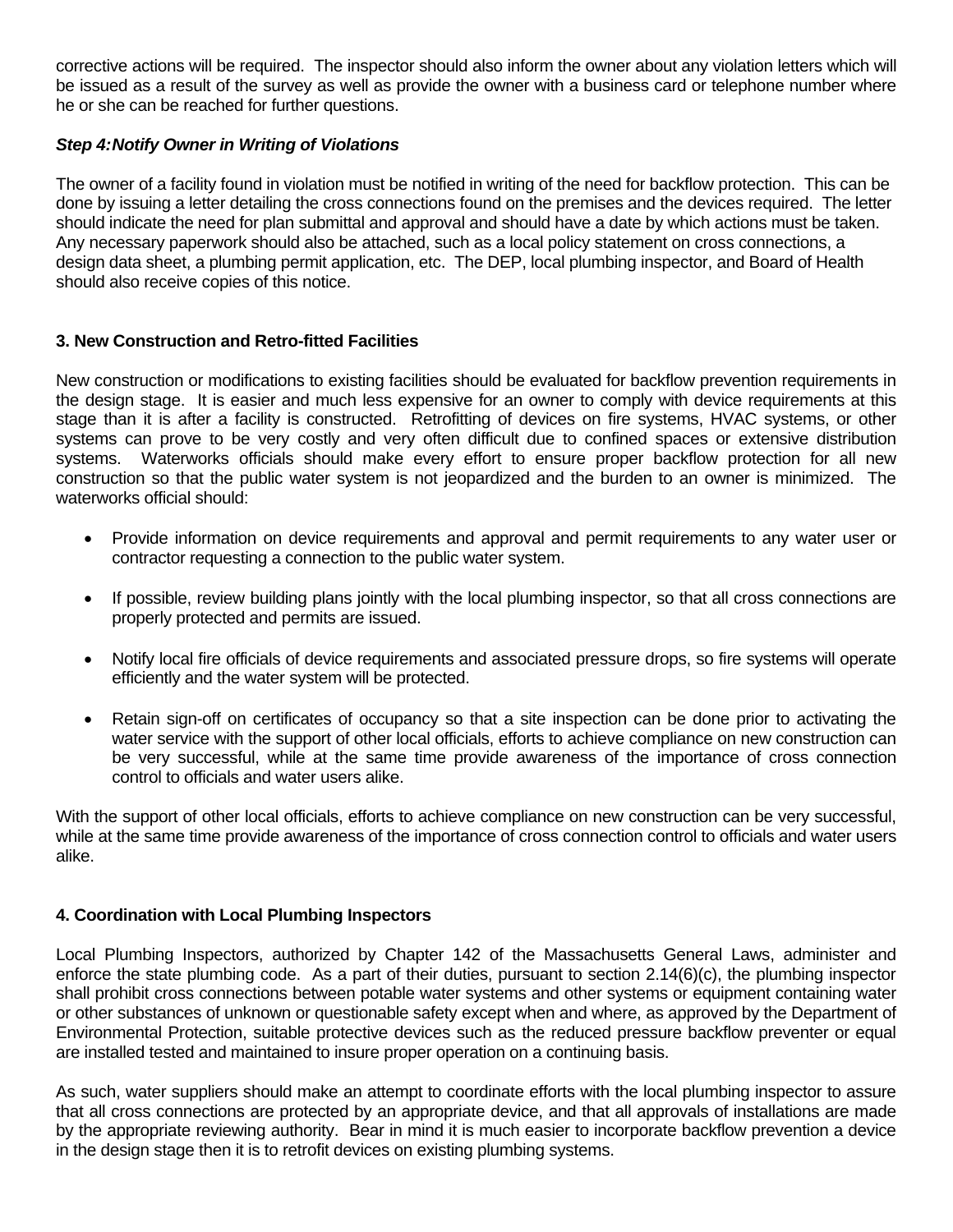The plumbing inspector can also be a good source of information on any questions arising from surveying which pertain to the purpose and design of any plumbing materials, equipment, or fixtures.

#### **5. Enforcement**

After any violations of the Cross Connection Regulations are found, in surveys or otherwise, the supplier must send out a Cross Connection Violation Form detailing the violation(s) and a procedure for corrective action. This normally includes a requirement for plan submittal and should indicate the deadline for such submittal and who the reviewing authority will be (either the Department or the water supplier). Normally 30 days is given for plan submittal unless a more appropriate schedule is necessary in the judgment of the inspector.

If the owner of any premises does not initiate corrective actions by the prescribed deadline, the water supplier should then issue a follow-up letter indicating that the owner remains in violation and under 310 CMR 22.22 Section 2(b) will have his service terminated unless corrective work is initiated within 15 days.

If the owner of any premises remains in noncompliance after the deadline established in this second letter, the property should be posted for shut off and the water service should be terminated. The owner should be notified of this in writing.

It is important to note that frequently violations may be found in great numbers and may have large financial impacts on the owners of any premises. In these circumstances, a creative enforcement strategy must be undertaken whereby corrective work is staggered over a reasonable period of time. However, the public water supply distribution mains should never be at risk and containment devices should be a priority at any high hazard facility.

On occasion problems may arise on enforcement where termination of the water supply would result in unreasonable risk to the public health of the community. In these circumstances, the Department should be notified and other enforcement strategies will be necessary, including but not limited to the assessment of an administrative penalty to any person in noncompliance with section 22 of the Drinking Water Regulations of Massachusetts.

#### **6. Incident Response**

Each utility as part of its standard operating procedure should have a response plan for suspected backflow incidents.

Upon a report of contamination, the water utility's cross connection inspector should investigate the nature of contamination and in light of the circumstances found to exist, determine if in fact a backflow incident did or is occurring. The Drinking Water Regulations of Massachusetts, 310 CMR 22.22, Section 10 (b) 5, states that the supplier must take appropriate action to eliminate hazardous conditions. This may include shutting off the water service to any premises suspected of contaminating the public water supply.

In any event where backflow is (or was) either suspected or confirmed, the following agencies should be notified immediately:

- The appropriate regional office of the Department of Environmental Protection
- Local Health Department or health authority

In addition, samples should be taken to a certified laboratory for analysis to determine the nature of the contamination, if any. The scope of the incident should be determined and all consumers affected by the contamination must be notified immediately if there is any threat to public health.

Any remedial action to mitigate the contamination should be initiated as soon as possible. This would normally include installation of backflow prevention devices, disconnecting systems or equipment, or flushing and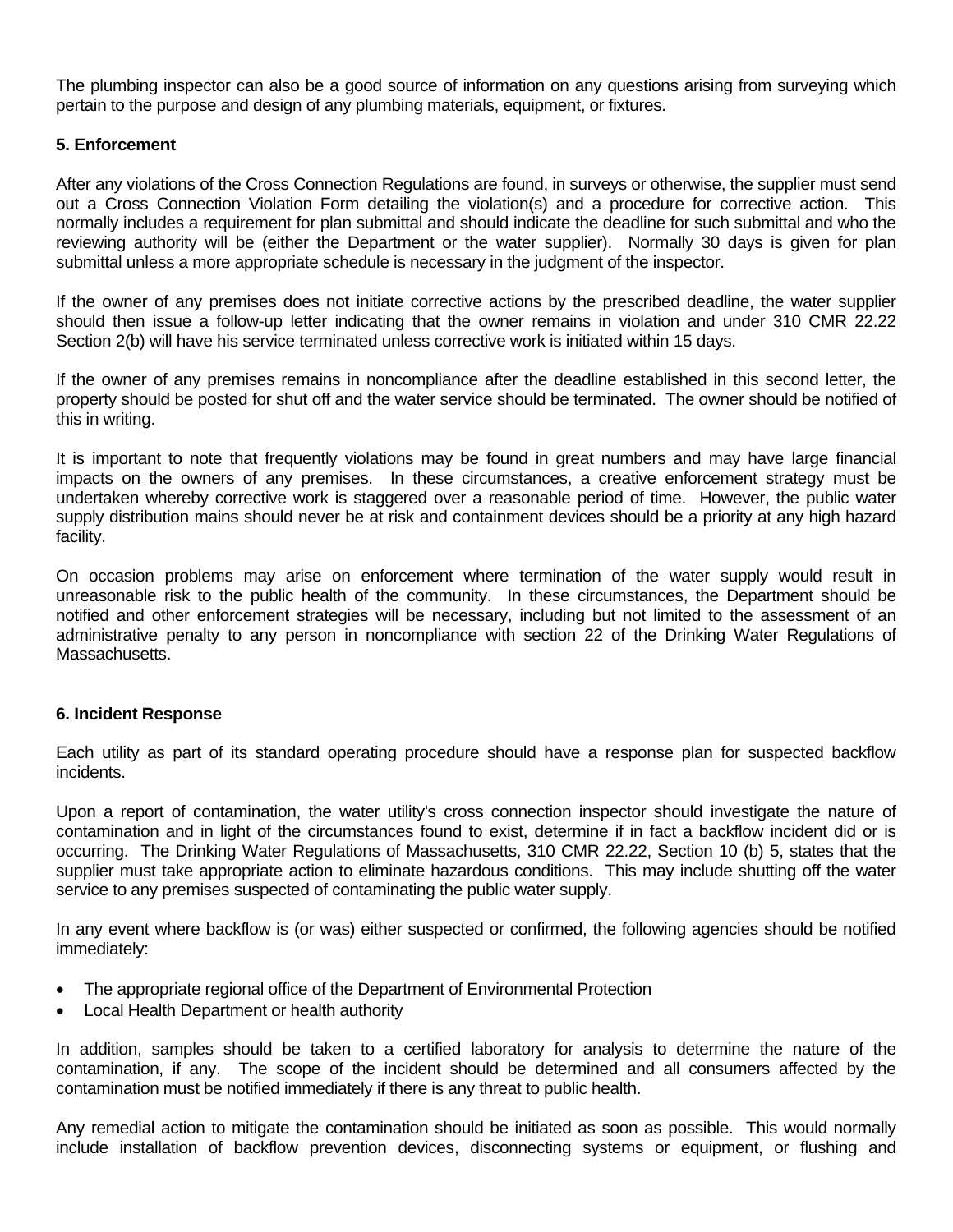chlorinating affected water lines. No water in the affected area should be used for drinking, bathing, or cooking until such time as further sampling and analysis dictates that no threat to the public health exists.

Any and all actions taken must be well documented by the supplier, as backflow incidents frequently involve significant losses, and liability concerns can be expected to follow.

#### **III. PROGRAM IMPLEMENTATION PLAN**

As required by 310 CMR 22.22, each public water supplier must submit a cross connection control program plan on a time schedule indicated in section (10). This plan shall represent each utility's approach to protecting the potable water supply system from cross connection contamination.

As part of the plan, each supplier must fill out the MassDEP Cross Connection Control Implementation Plan in order to characterize their systems and develop a strategy for protecting all consumers. This data sheet must be completely filled out and signed by the superintendent. Any local ordinance or by-law pertaining to cross connection control should be attached.

Each specific implementation plan (part E of the program plan) should be developed in light of the circumstances particular to any water system. For instance, if a particular system serves a largely residential population and only has a few industrial, commercial, or institutional services, then it may be feasible to survey all of these services connections within a year. On the other hand a large water system serving a vast number of industrial, commercial, and institutional facilities may develop a plan to survey all such facilities over a 5 year period (or longer.)

Be advised that any CCCP plan submittal which involves containment only will not be approved. A containment first / in-plant later approach will only be approved if conditions on a system exist which will warrant this approach. The goal of the program plan is to afford protection to all consumers, who continually use potable water at the free flowing taps.

In order to further aid water suppliers in initiating cross connection control programs, a model cross connection control program ordinance has been included in this section. This ordinance is intended to strengthen the program at the local level and elaborate on proper cross connection control practices, and included in it is material not covered in MassDEP regulations such as testing fees, installation of strainers, and containment on residential services. Bear in mind that it is not required that this ordinance be established, but each supplier may want to consider adopting this or a similar ordinance to enhance their cross connection program.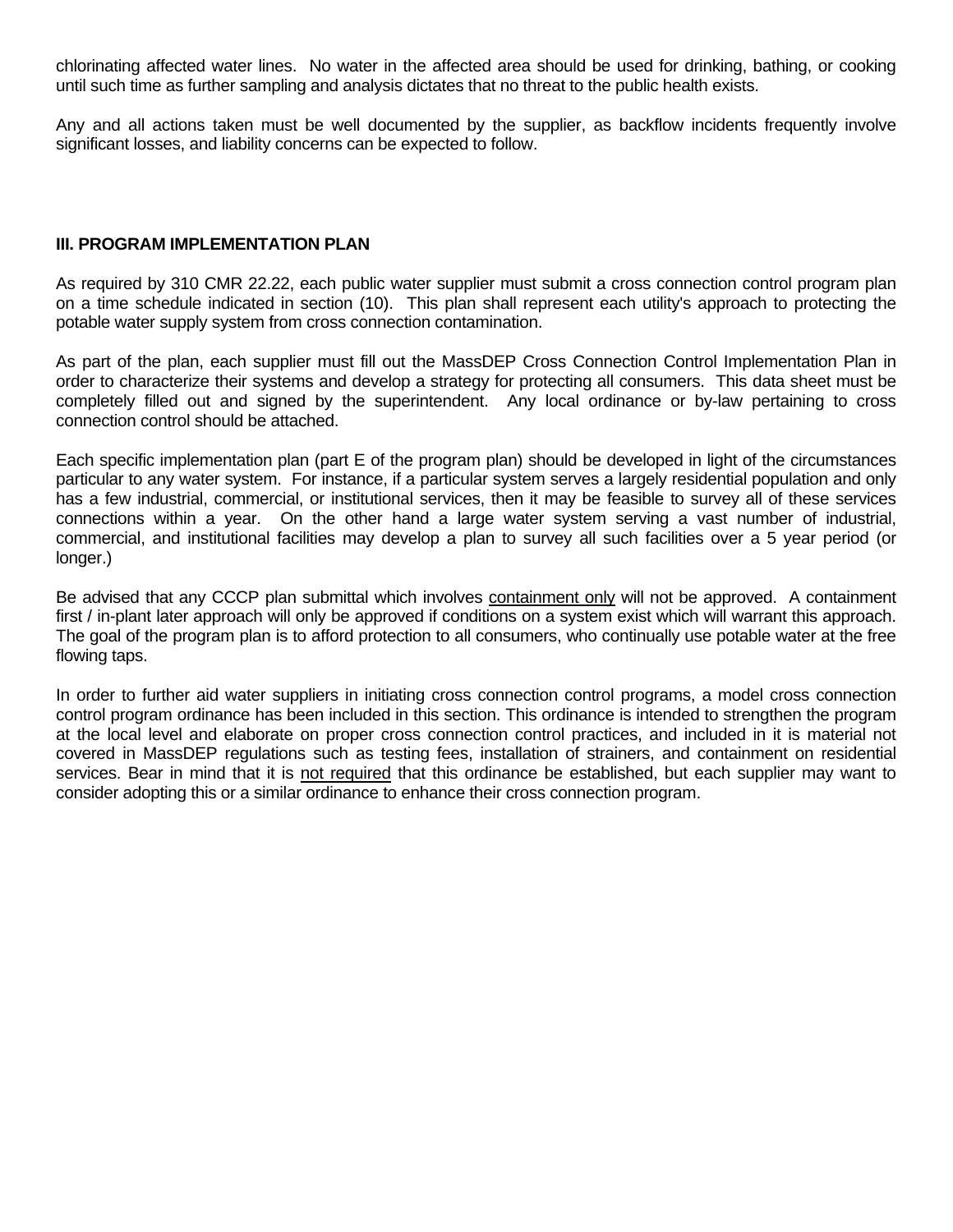# 3.1. Flow Chart of a Local Program

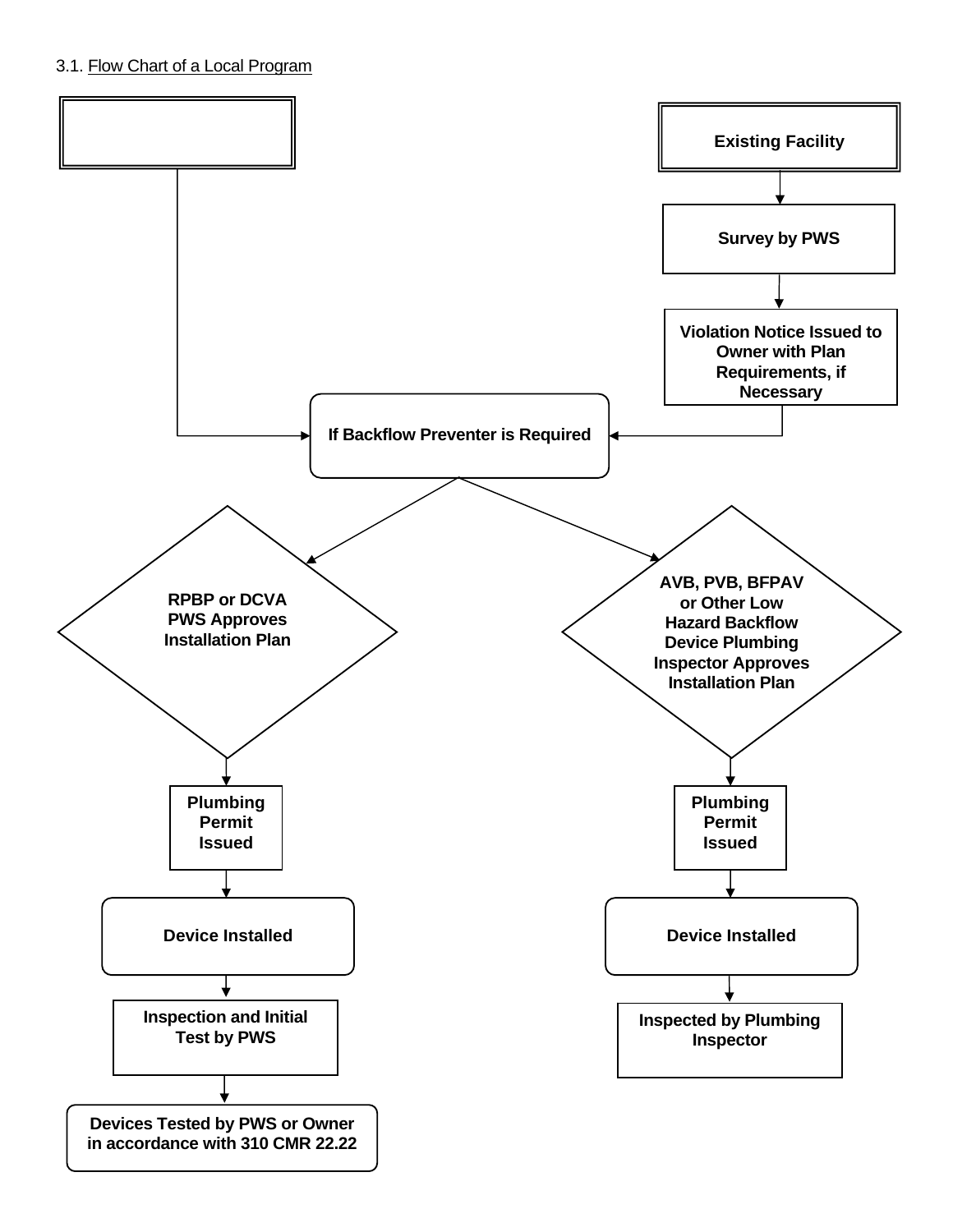#### 3.2. Cross Connection Control Program Procedures

- 1. Need to survey determined and priority assigned according to known or suspected hazard on premises.
- 2. Customer notified and appointment set.
- 3. Premises surveyed customer receives notice if violations are found and such notice includes schedules for required actions.
- 4. Customer submits plans to water supplier for approval, including device design data sheets.
- 5. Water supplier accepts or rejects plans in writing. Customer is notified of time frame allowed for installations.
- 6. After approval, protective devices are installed after obtaining plumbing permit.
- 7. Customer notifies water supplier when installations are complete.
- 8. Installation is inspected and devices are tested by water supplier.
- 9. Water supplier sends copy of Inspection and Maintenance Report Form to DEP for issuance of Massachusetts Cross Connection Device Identification Number. The annual permit application will be sent to the owner at the end of each year.
- 10. Each reduced pressure backflow preventer is put on a semi-annual testing schedule and each double check valve assembly is put on an annual testing schedule with reports of such inspections sent to MassDEP.
- 11. Records maintained of surveys and inspections for seven years, available at the request of authorities.
- 12. Re-surveys are done as necessary, when suspected or known hazards warrant such action.

#### **Notes**

- A. Normal time frame allowed for plan submittal is 30 days from survey date + 14 days to accept/reject plan + 30 days for installation  $+14$  days for inspection = 90 days total.
- B. Extensions granted from above schedule in cases involving extensive plumbing modifications and/or large financial impact.
- C. MassDEP will be accesses for technical assistance and on complex enforcement issues as necessary.
- D. Plumbing inspector, town engineer, water and sewer superintendents will be utilized as necessary when approving installations.
- E. Shut-off procedures will be initiated on owners who refuse, fail, or are unable to install protective devices within allotted time frames.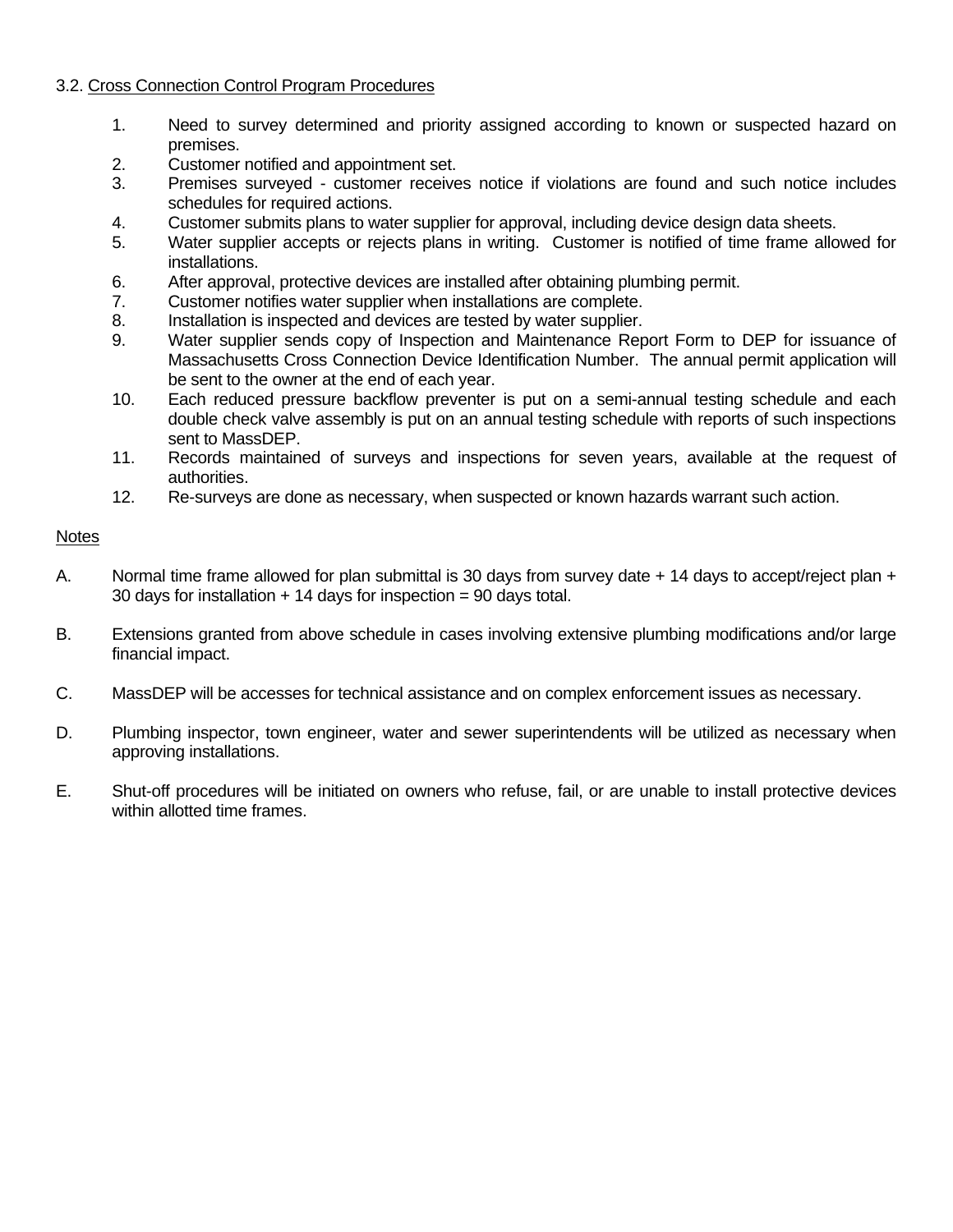# **Model Cross Connection Control Ordinance**

# **(Water Department Name) Cross-Connection Control Program**

## **I. Purpose**

A. To protect the public potable water supply served by the \_\_\_\_\_\_\_\_\_\_\_\_Water Department from the possibility of contamination or pollution by isolating such contaminants or pollutants which could backflow or back-siphon into the public water system.

B. To promote the elimination or control of existing cross connections, actual or potential, between its customers in-plant potable water system, and non-potable systems.

C. To provide for the maintenance of a continuing program of cross connection control which will effectively prevent the contamination or pollution of all potable water systems by cross connection.

#### **II. Authority**

A. As provided for in the Federal Safe Drinking Water Act of 1974, (Public Law 93-523), and the Commonwealth of Massachusetts Drinking Water Regulations, 310 CMR 22.22, the water purveyor has the primary responsibility for preventing water from unapproved sources, or any other substances, from entering the public potable water system.

B. Water Department, Rules and Regulations, adopted (date).

## **III. Responsibility**

The Water Commission shall be responsible for the protection of the public potable water distribution system from contamination or pollution due to the backflow or backsiphonage of contaminants or pollutants. If, as a result of a survey of the premises, the Commission determines that an approved backflow prevention device is required at the town's water service connection or as in-plant protection on any customer's premises, the commission, or its delegated agent, shall issue a cross connection violation form to said customer to install approved backflow prevention devices. The customer shall, within a time frame determined by the Commission, install such approved device or devices at his own expense, and failure or refusal or inability on the part of the customer to install said device or devices within the specified time frame shall constitute a ground for discontinuing water service to the premises until such device or devices have been properly installed.

## **IV. Definitions**

A. Approved - Accepted by the Reviewing Authority as meeting an applicable specification stated or cited in this regulation, or as suitable for the proposed use.

B. Approved Backflow Prevention Device or Device - A testable or non-testable cross connection control device that is approved by the MassDEP for use in Massachusetts.

C. Auxiliary Water Supply - Any water supply, on or available, to the premises other than the purveyor's approved public potable water supply.

D. Backflow - The flow of water or other liquids, mixtures or substances, under positive or reduced pressure in the distribution pipes of a potable water supply from any source other than its intended source.

E. Backflow Preventer - A device or means designed to prevent backflow or backsiphonage. Most commonly categorized as air gap, reduced pressure principle device, double check valve assembly, pressure vacuum breaker, atmospheric vacuum breaker, hose bibb vacuum breaker, residential dual check, double check with intermediate atmospheric vent, and barometric loop.

E.1. Air Gap - The method of preventing backflow through the use of an unobstructed vertical distance through the free atmosphere between the lowest opening from any pipe or faucet supplying water to a tank, plumbing fixture, or other device and the flood level rim of the receptacle. The air gap separation shall be at least twice the internal diameter of the supply pipe discharge line but in no case less than one inch.

E.2. Atmospheric Vacuum Breaker - A device which prevents backsiphonage by creating an atmospheric vent when there is either a negative pressure or subatmospheric pressure in a water system.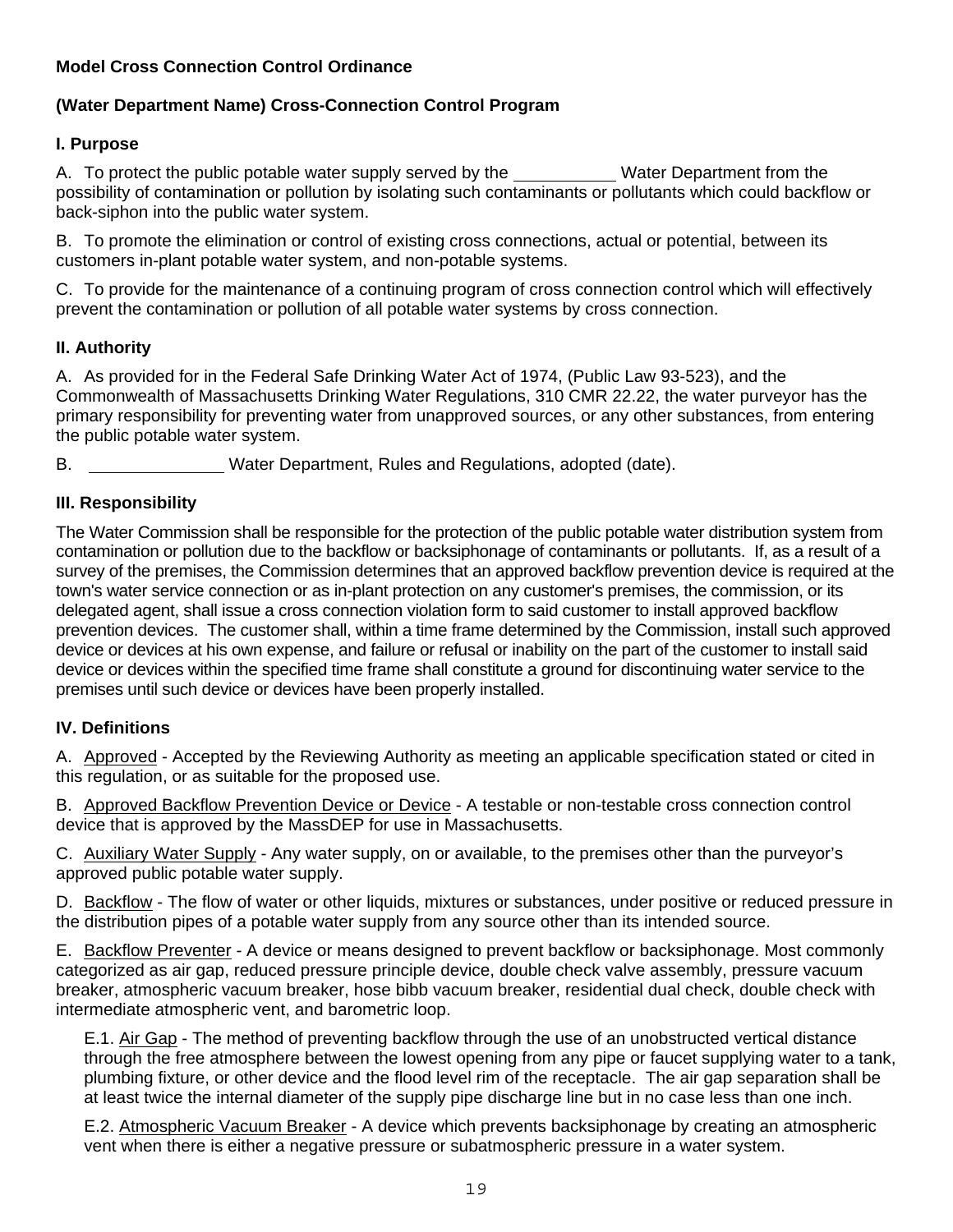E.3. Barometric Loop - A fabricated piping arrangement rising at least thirty five (35) feet at its topmost point above the highest fixture it supplies. It is utilized in water supply systems to protect against backsiphonage.

E.4. Double Check Valve Assembly - An assembly of two (2) independently operating spring loaded check valves with tightly closing shut off valves on each side of the check valves, plus properly located test cocks for the testing of each check valve.

E.5. Double Check Valve with Intermediate Atmospheric Vent - A device having two (2) spring loaded check valves separated by an atmospheric vent chamber.

E.6. Hose Bibb Vacuum Breaker - A device which is permanently attached to a hose bibb and which acts as an atmospheric vacuum breaker.

E.7. Pressure Vacuum Breaker - A device containing one or two independently operated spring loaded check valves and an independently operated spring loaded air inlet valve located on the discharge side of the check or checks. Device includes tightly closing shut-off valves on each side of the check valves and properly located test cocks for the testing of the check valve(s).

E.8. Reduced Pressure Principle Backflow Preventer - An assembly consisting of two (2) independently operating approved check valves with an automatically operating differential relief valve located between the two (2) check valves, tightly closing shut-off valves on each side of the check valves plus properly located test cocks for the testing of the check valves and the relief valve.

E.9. Residential Dual Check - An assembly of two (2) spring loaded, independently operating check valves without tightly closing shut-off valves and test cocks. Generally employed immediately downstream of the water meter to act as a containment device.

F. Backpressure - A condition in which the owners system pressure is greater than the supplier's system pressure.

E. Backsiphonage - The flow of water or other liquids, mixtures or substances into the distribution pipes of a potable water supply system from any source other than its intended source caused by the sudden reduction of pressure in the potable water supply system.

F. Commission - The Town of Water Commission or owner or operator of a public water supply system invested with the authority and responsibility for the implementation of a cross connection control program and for the enforcement of the provisions of the Ordinance.

G. Containment - A method of backflow prevention which requires a reduced pressure backflow preventer or an air gap separation at the meter or property line

H. Contaminant - A substance that will impair the quality of the water to a degree that it creates a serious health hazard to the public leading to poisoning or the spread of disease.

I. Cross-Connection - Any actual or potential connection between the public water supply and a source of contamination or pollution.

J. Cross Connection Violation Form - A violation form designated by MassDEP, which is sent to the owner by the water supplier with copies sent to the, plumbing inspectors and Board of Health delineating cross connection violations found on the owner's premises and a procedure for corrective action.

K. Department - The Massachusetts Department of Environmental Protection (MassDEP).

L. Design Data Sheet - A report form submitted to the supplier of water along with plans for each installation of a reduced pressure backflow preventer or double check valve assembly, or for each change to any such device already installed, describing and showing the details of the specific installation.

M. Health Hazard - An actual or potential threat of contamination to the potable water in a public water system, which, in the opinion of the supplier of water would endanger health.

N. In-Plant Protection - The location of approved backflow prevention devices in a manner, which provides protection of the consumers of water and the potable water system within the premises.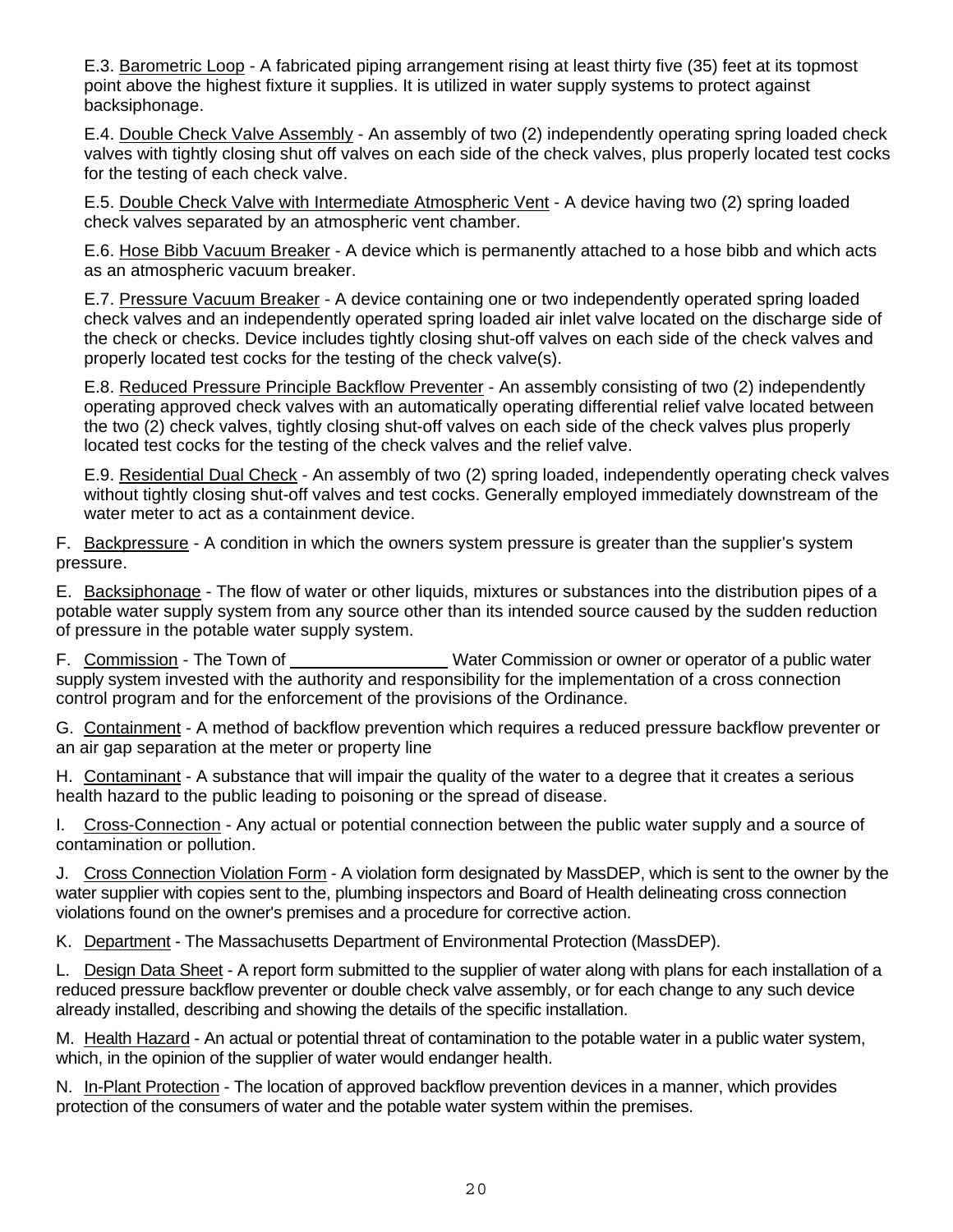O. Inspection - An on-site inspection and survey by a qualified individual to determine the existence and location of cross connections and/or the physical examination and testing of an installed backflow prevention device to verify that the backflow prevention device is functioning properly.

P. Inspection and Maintenance Report Form - A report form which is to be used by certified testers to record all pertinent testing information

Q. Owner - Any person maintaining a cross connection installation or owning or occupying premises on which cross connections can or do exist.

R. Owner's Agent - Any person or body designated by the owner to act as his or her representative.

S. Person - Any individual, corporation, company, association, trust, partnership, the Commonwealth, a municipality, district, or other subdivision or instrumentality of the United States, except that nothing herein shall be constructed to refer to or to include any American Indian tribe or the United States Secretary of the Interior in his capacity as trustee of Indian lands.

T. Pollutant - A foreign substance, that if permitted to get into the public water system, will degrade its quality so as to constitute a moderate hazard, or impair the usefulness or quality of the water to a degree which does not create an actual hazard to the public health but which does adversely and unreasonably effect such water for domestic use.

U. Potable Water - Water from any source that has been approved by MassDEP for human consumption.

V. Reviewing Authority - The supplier of water, or the local plumbing inspector, authorized by M.G.L. c. 142 and licensed by the Board of State Examiners of Plumbers and Gas Fitters, whichever is responsible for the review and approval of the installation of an approved backflow prevention device.

W. Supplier of Public Water - Any person who owns or operates a public water supply system.

X. Unapproved Source - The source or distribution system for any water or other liquid or substance which has not been approved by the MassDEP as being of safe and sanitary quality for human consumption, including but not limited to any waste pipe, soil pipe, sewer, drain, or non-acceptable potable water system material.

## **V. Administration**

A. The Commission will operate an active cross-connection control program, to include the keeping of necessary records, which fulfills the requirements of MassDEP's Cross Connection Regulations and is approved by MassDEP.

B. The Owner shall allow his property to be inspected for possible cross-connections and shall follow the provisions of the Commission's program and MassDEP's Regulations.

## **VI. Requirements**

## **A. Commission**

1. On new installations, the Commission will provide onsite evaluation and/or inspection of plans in order to determine the type of backflow preventer, if any, that will be required, will issue permit, and perform inspection and testing.

2. For premises existing prior to the start of this program, the Commission will perform surveys of the premises and review of as-built plans and issue a cross connection violation form to the owner detailing any corrective action required, the method of achieving the correction, and the time allowed for the correction to be made. The time period allowed shall depend upon the degree of hazard involved.

3. The Commission will not allow any cross-connection to remain unless it is protected by an approved backflow preventer for which a permit has been issued and which will be regularly tested to insure satisfactory operation.

4. The Commission shall inform the Owner by letter, of any failure to comply, by the time of the first reinspection. The Commission will allow an additional fifteen (15) days for the correction. In the event the Owner fails to comply with the necessary correction by the time of the second re-inspection, the Commission will inform the Owner by letter, that the water service to the Owner's premises will be terminated within a period not to exceed five (5) days. In the event that the Owner informs the Commission of extenuating circumstances as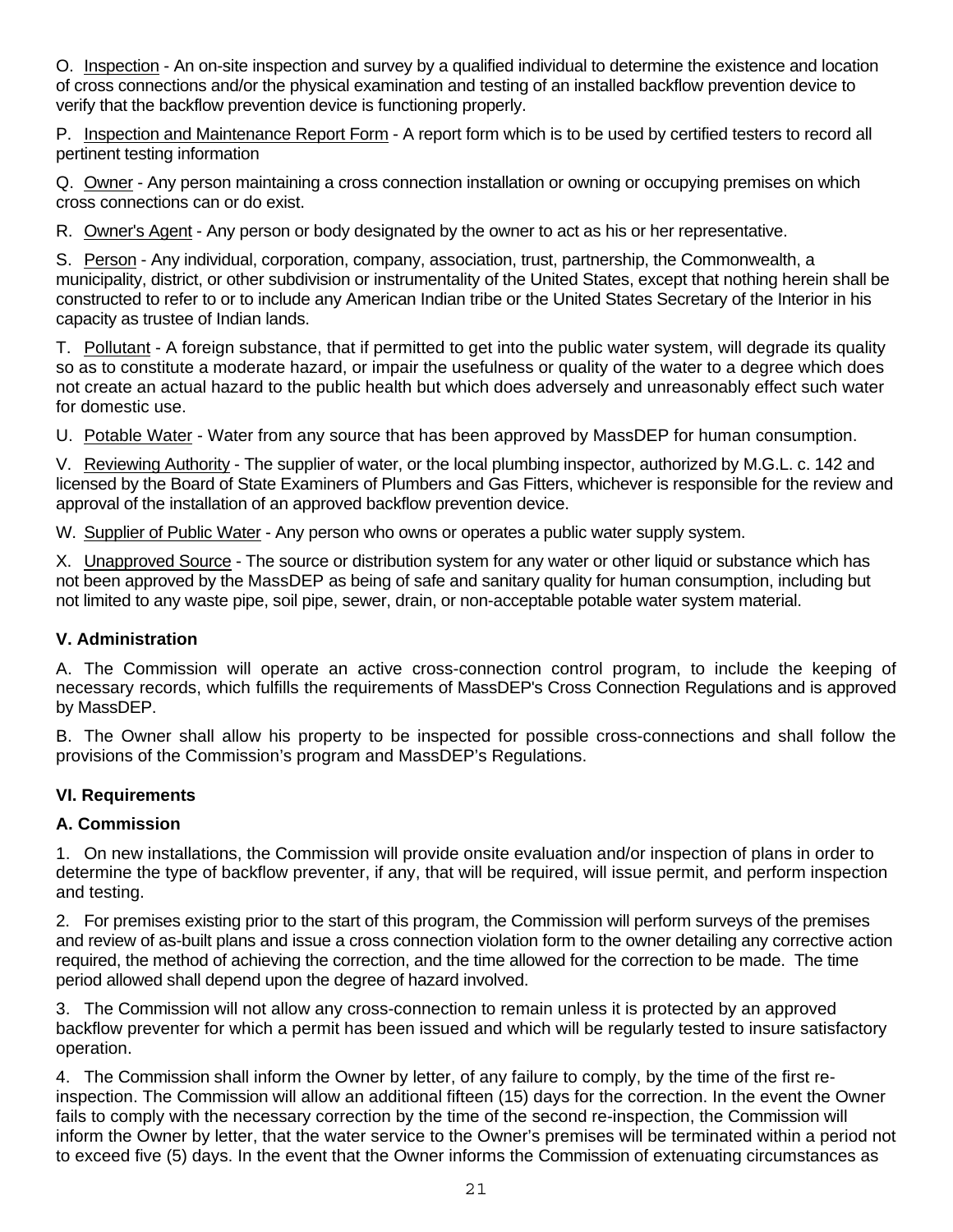to why the correction has not been made, a time extension may be granted by the Commission but in no case will exceed an additional thirty (30) days.

5. If the Commission determines at any time that a serious threat to the public health exists, the water service will be terminated immediately.

6. The Commission will begin initial premise inspections to determine the nature of existing or potential hazards, following the approval of this program by MassDEP, during the calendar year ( ). Initial focus will be on high hazard industries and commercial premises.

# **B. Owner**

1. The Owner shall be responsible for the elimination or protection of all cross-connections on his premises.

2. The Owner shall be responsible for applying for and obtaining all necessary approvals and permits for the maintenance of cross connections and installation of backflow prevention devices.

3. The Owner shall correct any malfunction of the backflow preventer which is revealed by periodic testing.

4. The Owner shall inform the Commission of any proposed or modified cross connections and also any existing cross connections of which the Owner is aware but has not been found by the Commission.

5. The Owner shall not install a bypass around any backflow preventer unless there is a backflow preventer of the same type on the bypass. Owners who cannot shut down operation for testing of the device(s) must supply additional devices necessary to allow

testing to take place.

6. The Owner shall install backflow preventers in a manner approved by the Commission.

7. The Owner shall install only backflow preventers approved by MassDEP.

8. Any Owner of industrial, commercial, or institutional premises having a private well or other private water source must have a permit if the well or source is cross connected to the Commission's system. Permission to cross connect may be denied by the Commission. The Owner may be required to install a backflow preventer at the service entrance if a private water source is maintained even if it is not cross connected to the Commission's system.

9. The owner of a private well or individual water source serving residential dwellings used for potable or nonpotable purposes will not be allowed a physical connection with the public water supply system.

10. The Owner shall be responsible for the payment of all fees for permits, annual or semi-annual device testing, retesting in the case that the device fails to operate correctly, and second re-inspections for noncompliance with MassDEP or Commission requirements.

# **VII.Degree of Hazard**

The Commission recognizes the threat to the public water system arising from cross-connections. All threats will be classified by degree of hazard and will require the installation of approved reduced pressure principle backflow prevention devices or double check valves. The Commission may require a containment device on the water service entrance to any customer who, as a result of unprotected cross connections, could contaminate the public water supply system.

# **VIII. Existing In-Use Backflow Prevention Devices**

Any existing backflow preventer shall be allowed by the Commission to continue in service unless the degree of hazard is such as to supersede the effectiveness of the present backflow preventer or result in an unreasonable risk to the public health. Where the degree of hazard has increased, as in the case of a residential installation converting to a business establishment, any existing backflow preventer must be upgraded to a reduced pressure backflow preventer, or a reduced pressure backflow preventer must be installed in the event that no backflow device was present.

# **IX. Periodic Testing**

A. Reduced pressure principle backflow devices shall be tested and inspected at least semi-annually.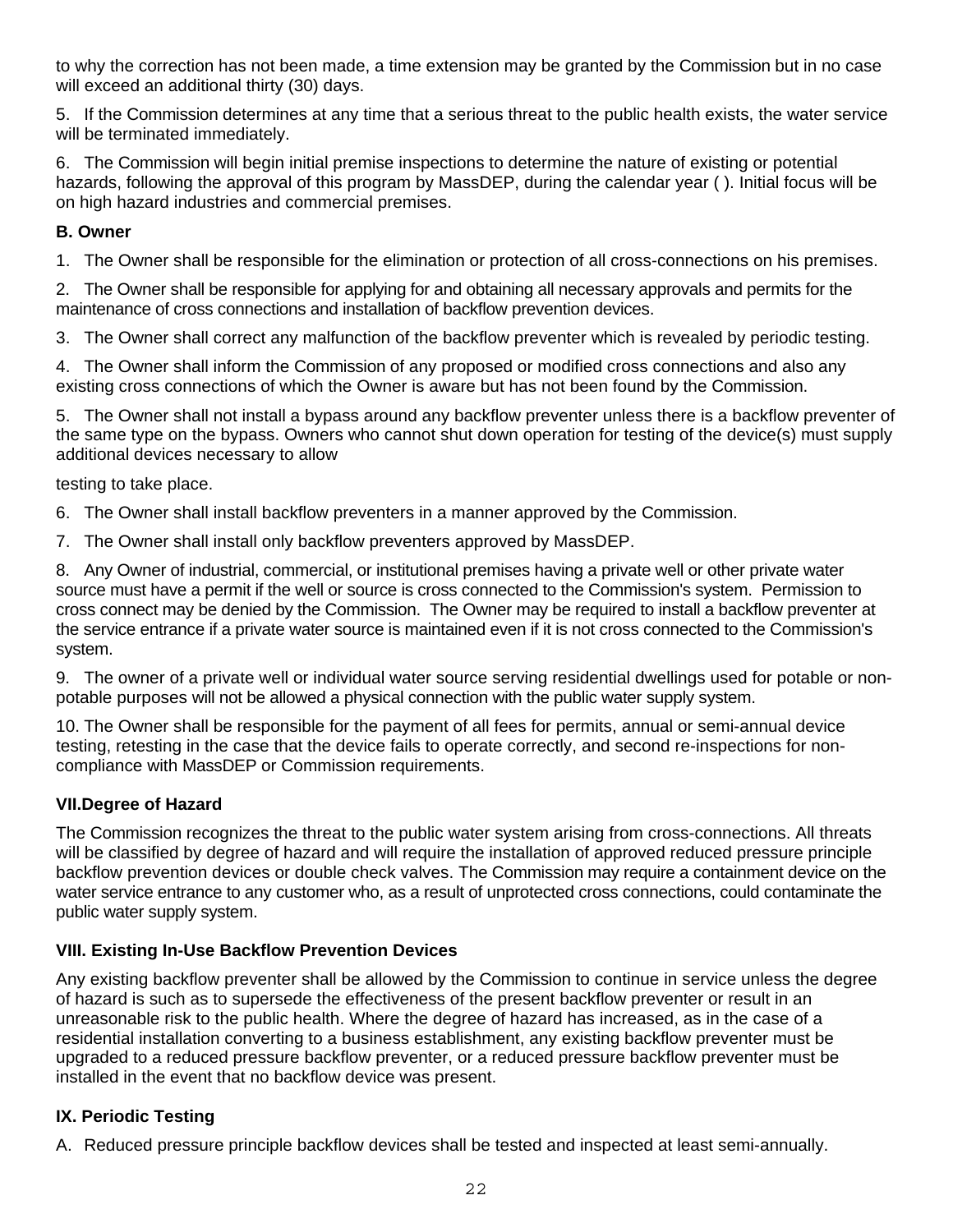B. Backflow device testing and inspection shall be performed by a MassDEP certified backflow tester.

C. The testing shall be conducted during the Commission's regular business hours. Exceptions to this, when at the request of the Owner, may require additional charges to cover the increased costs to the Commission.

D. Any backflow preventer which fails during a periodic test must be repaired or replaced by a licensed plumber. When repairs are necessary, upon completion of the repair, the device will be retested at the Owner's expense to insure proper operation. High hazard situations will not be allowed to continue unprotected if the backflow preventer fails the test and cannot be repaired immediately. In other situations, a compliance date of not more than fourteen days after the test date will be established. The Owner is responsible for spare parts, repair tools, or a replacement device. Parallel installation of two devices is an effective means of the Owner insuring that uninterrupted water service remains during testing or repair of devices and is strongly recommended when the owner desires such continuity.

E. Backflow prevention devices will be tested more frequently than specified above in "A" in cases where there is a history of test failures and the Commission feels that due to the degree of hazard involved, additional testing is warranted. Cost of the additional tests will be born by the Owner.

# **X. Records and Reports**

# **Records**

The Commission will initiate and maintain the following:

- Master files on customer cross-connection tests and/or inspections.
- Master files on approved cross-connection installations.
- Master files on facilities surveyed and violations found.
- Master files on correspondences, violation notices and enforcement actions.

# **Reports**

The Commission will submit reports, such as: listing of cross connection and respective devices, summary of cross connection inspections and surveys, to the MassDEP upon request.

## **XI. Fees and Charges**

The Commission will publish a list of fees or charges for the following services:

- 1. Testing fees
- 2. Re-testing fees
- 3. Fee for re-inspection
- 4. Charges for after-hours inspections or tests.

# **Addendum**

## **1. Residential dual check**

Effective the date of the acceptance of this Cross-Connection Control Program for the Town of all new residential buildings will be required to install a residential dual check device immediately downstream of the water meter. Installation of this residential dual check device on a retrofit basis on existing service lines will be instituted at a time and at a potential cost to the homeowner as deemed necessary by the Commission.

The Owner must be aware that installation of a residential dual check valve results in a potential closed plumbing system within his/her residence. As such, provisions may have to be made by the owner to provide for thermal expansion within his/her closed loop system, i.e., the installation of thermal expansion devices and/or pressure relief valves.

## **2. Strainers**

The Commission strongly recommends that all new retrofit installations of reduced pressure principle devices and double check valve backflow preventers include the installation of strainers located immediately upstream of the backflow device. The installation of strainers will preclude the fouling of backflow devices due to both foreseen and unforeseen circumstances occurring to the water supply system such as water main repairs, water main breaks, fires, periodic cleaning and flushing of mains, etc. These occurrences may "stir up" debris within the water main that will cause fouling of backflow devices installed without the benefit of strainers.

# **IV. Appendix**: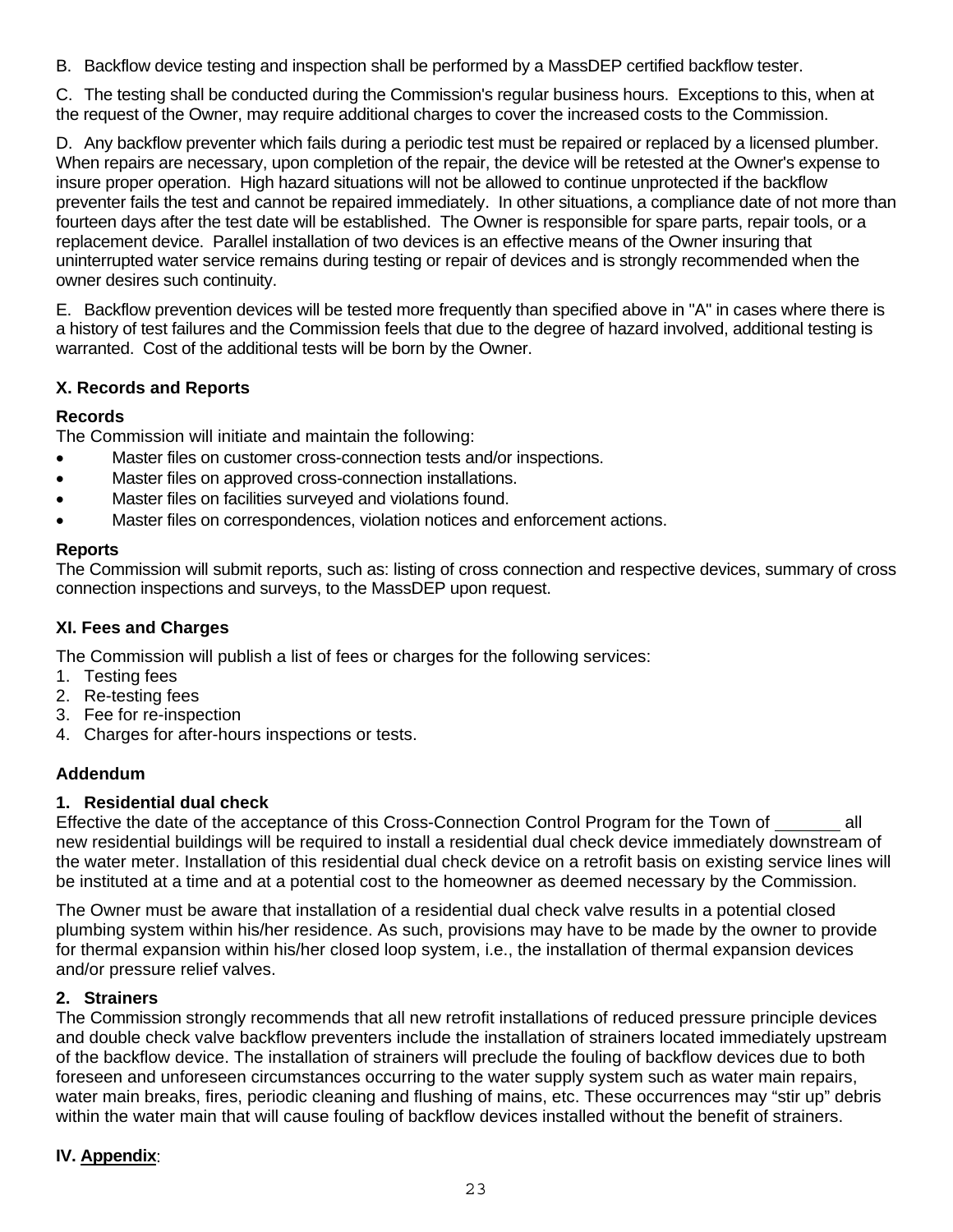# IV.1. Inspection and Maintenance Report Form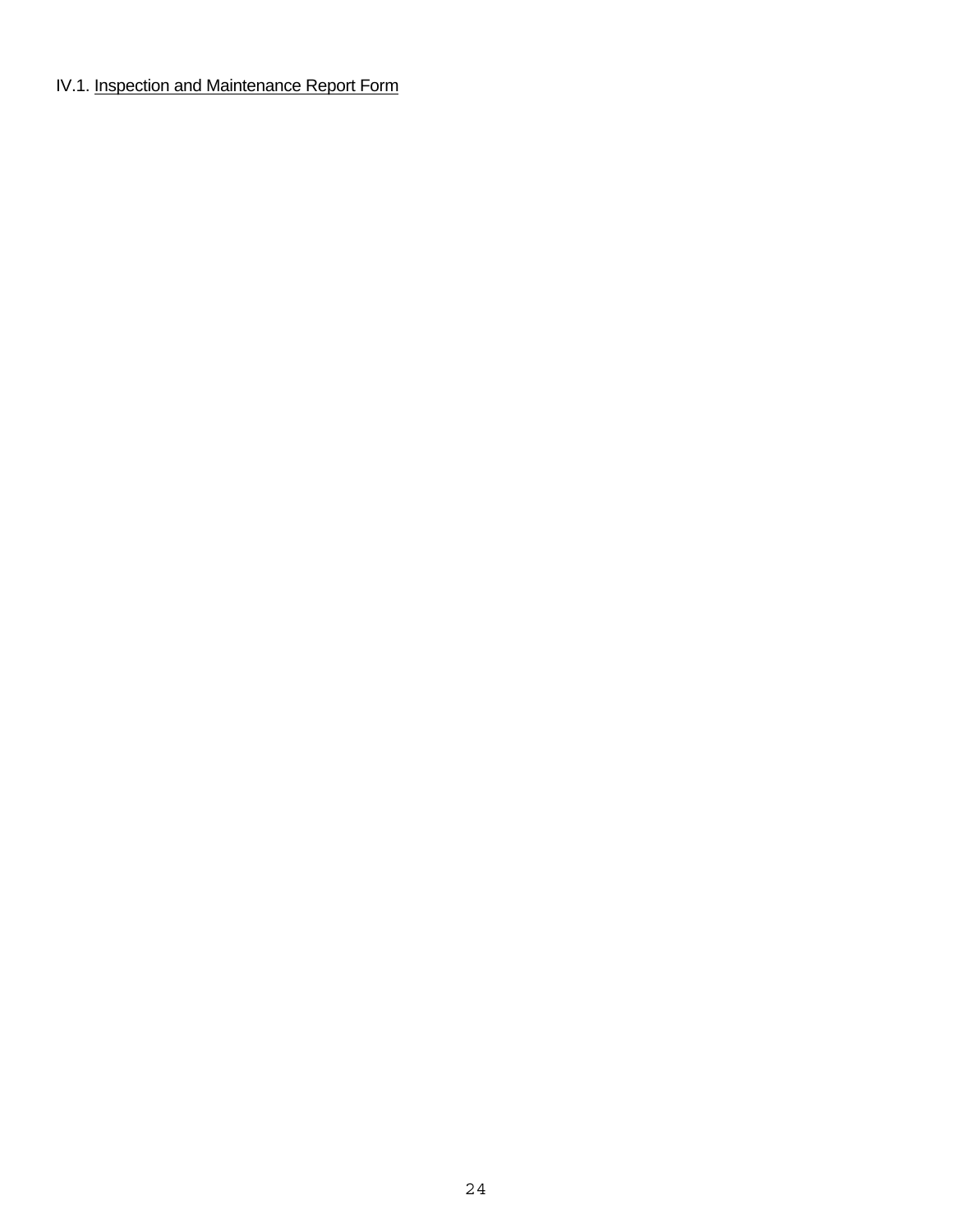# **SAMPLE OF VIOLATION NOTICE**

#### *PRINTED ON WATER DEPT. LETTERHEAD*

**[Date]** 

**[Facility Owner Name] [Facility Address] [City/Town], [State] [Zip]** 

RE: Cross Connection Control Survey Violation Notice

#### Dear **[Facility Owner Name]**:

#### THIS IS AN IMPORTANT NOTICE. FAILURE TO TAKE ADEQUATE ACTION IN RESPONSE TO THIS NOTICE COULD RESULT IN SERIOUS LEGAL CONSEQUENCES.

On **[Survey Date]**, inspector **[Inspector's Name]** of the **[City/Town]** Water Department Cross-Connection Control Program conducted a survey of your property located at **[Facility Address]**. 310 CMR 22.22, Massachusetts Drinking Water Regulations requires all industrial, commercial and institutional facilities to be survey for crossconnection. This cross-connection survey was performed to determine if any cross-connection between the drinking water distribution system and any non-potable liquid or gases exists. **[Owner's Representative]** was present during the survey.

310 CMR 22.22, defines a cross-connection as "…any actual connection or arrangement between any pipe conveying potable water from a public water system and any non-potable water supply, piping arrangement or equipment including, but not limited to waste pipe, sewer, drain, other unapproved sources, or any direct or indirect connection between a plumbing fixture or device whereby contaminated water or fluids, gases, or substances may enter and flow back into the potable water piping system or the distribution system of a public water system."

The following cross-connection(s) was/were found during the cross-connection survey. **[Described in detail the cross-connection(s) found and the exact location].** 

These cross-connections are in violation of 310 CMR 22.22 and must be eliminated or properly protected by **[Date].**

You are required to submit a plumbing plan or design data sheet detailing the correction for each of the cross connection found. This information must be submitted to **[PWS Name]** for review and approval.

Please note the **[City/Town]** Cross-Connection Control Program recommends the elimination of the cross connection wherever possible. In many cases, re-piping some portion of your facility may eliminate or reduce the number of backflow preventers needed which could result in significant cost savings to you and additional protection of the water supply for all consumers of this system. We encourage you to discuss this option with your plumber.

In situations of economic hardship, time extension may be granted. In order for an extension to be considered, a request must be made to the **[City/Town]** Cross-Connection Control Program in writing, indicating the reasons for the extension and the proposed schedule for elimination or protection of the cross-connection. This must be submitted with the plumbing plan or design data sheet according to the previously mentioned time frame.

The **[PWS Name]**, does not, under any circumstances, recommend or endorse any person, agent, company, contractor, etc., to engage in the correction of the violations(s) contained within this violation notification. However, this violation notification is considered to be a public record and may be obtained by any interested parties under the guidelines set forth in the Massachusetts Public Records Law.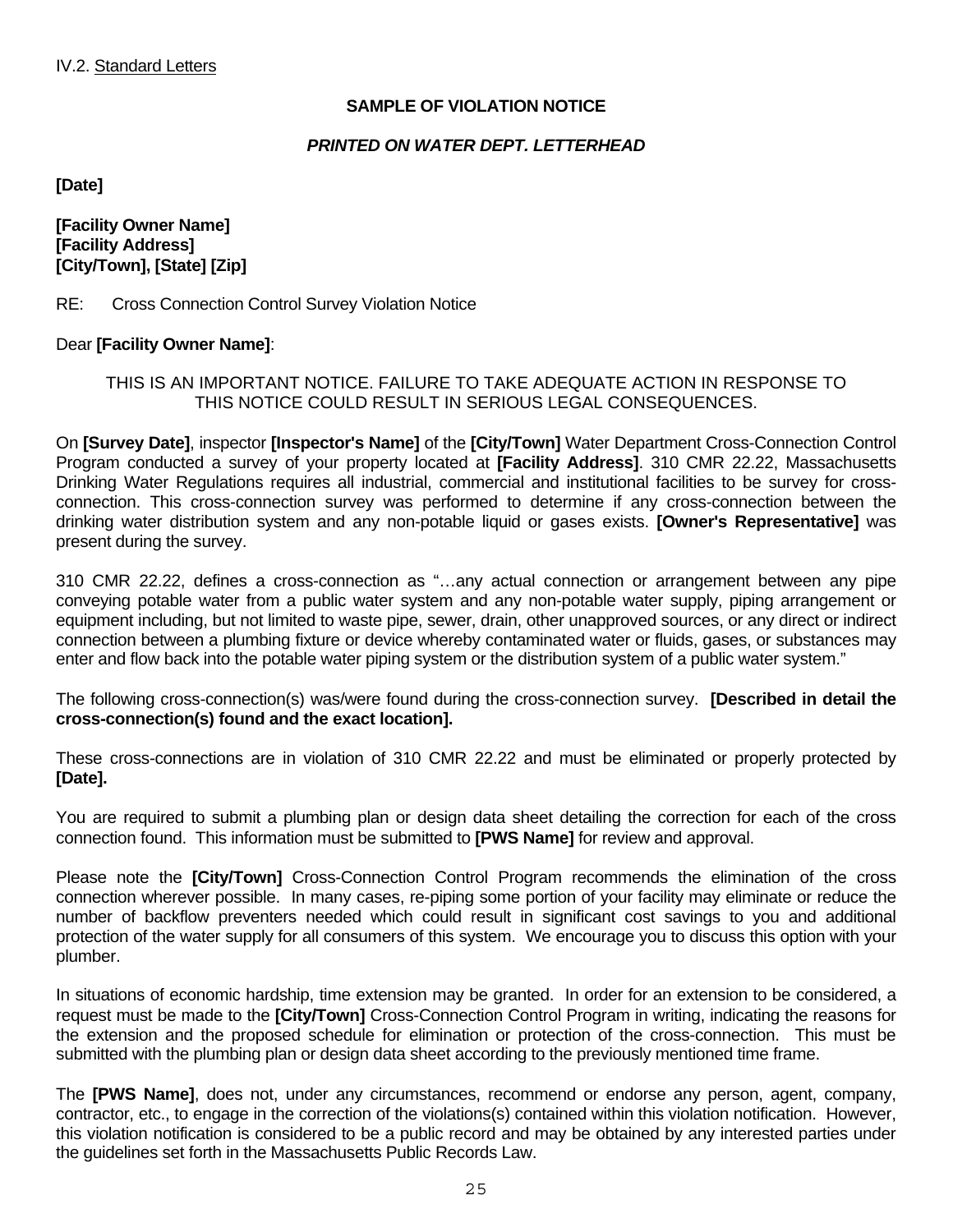If further information is necessary, please contact the **[City/Town]** Cross Connection Control Program at ( ) - from Monday through Friday between the hours of **[xx:xxam and yy:yypm]**. Please be advised, if you feel that any or all of the above mentioned violations are incorrect, please submit, a written statement listing the violations(s) that you feel are in error and your facility will be re-evaluated. In addition, the **[City/Town]** does have a formal appeal process. For more information, please contact Mr./Ms. at  $\angle$  .

Thank you for your cooperation in protecting **[City/Town]** drinking water.

Sincerely,

Cross Connection Inspector

**Attachment** 

cc: Anytown Plumbing Inspector Anytown Building Inspector Anytown Board of Health Anytown Fire Marshall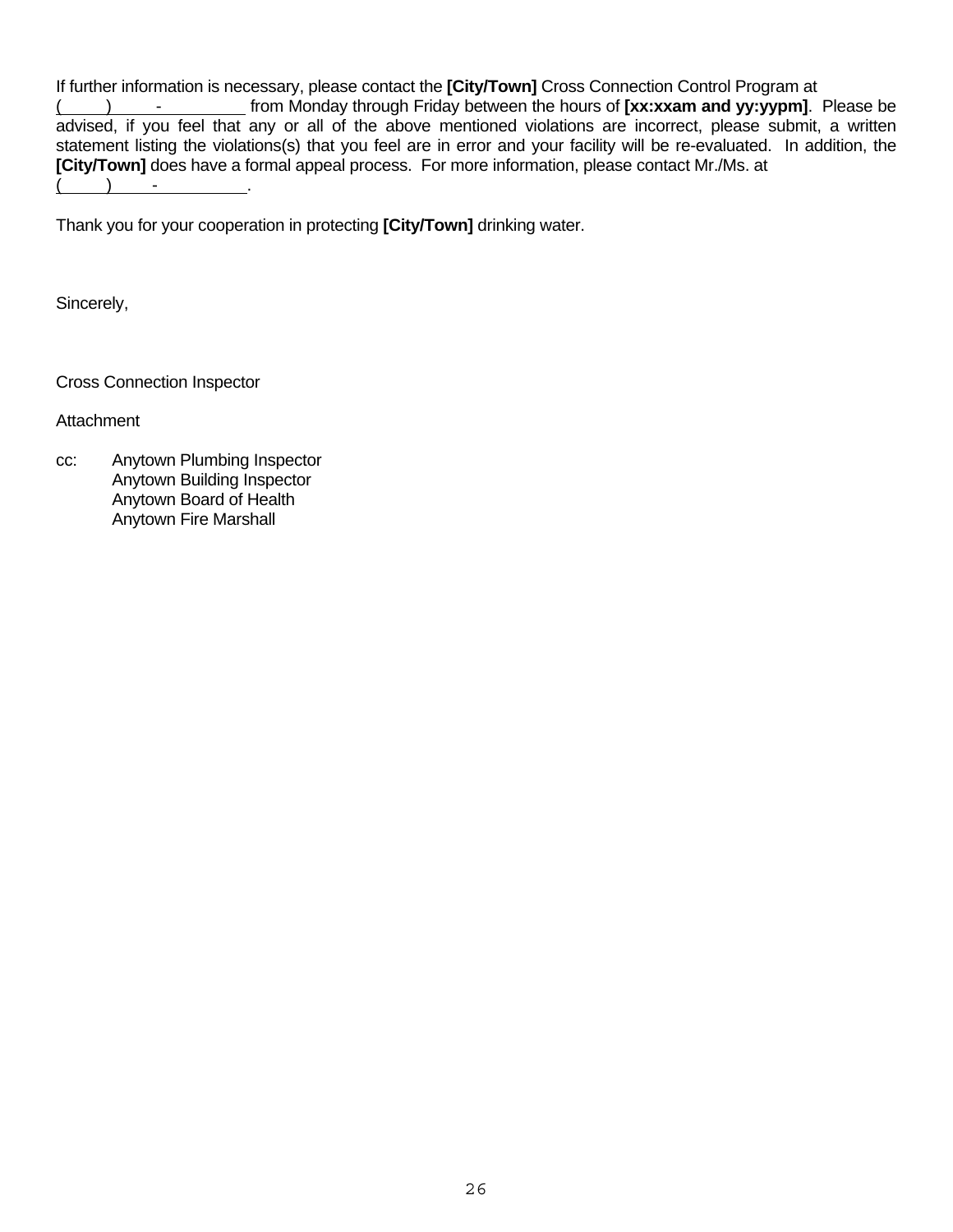# **IV.3. Backflow Incidents - Case Histories in Massachusetts**

Listed below are some of the more dramatic backflow incidents that have occurred in the Commonwealth.

#### 1. Chelmsford - Car Wash - 1985

Car wash process water backflowed into the city water distribution mains. A recirculating water system was used at the car wash and when a city water make-up valve was left open, the wash water entered the potable water supply through an unprotected cross connection (process system pressure exceeded city water pressure).

#### 2. Boston - Condominium Complex - 1985

Chemically treated water from a cooling tower backflowed into the potable water system through an unprotected city water makeup line. Initial samples indicated 125 ppm hexavalent chromium in the potable water system. Six-hundred plus residents consumed bottled water for three days until appropriate devices were installed and further sampling indicated water was safe for domestic use.

#### 3. Boston - Hospital - 1985

An estimated 500-1000 gallons of water treated with ethylene glycol and hydrazine backflowed into the domestic water system and water mains in the street. The treated water backflowed through a temporary hose connection after repairs were made to the chilled water system. Hydrants on the system and taps in the building were flushed until lab tests confirmed contamination was eliminated.

#### 4. North Andover - Industrial Plant - 1982

Chilled water treated with hexavalent chromium backflowed into the domestic water system. The pump in the chilled water system generated a pressure which exceeded that of the city water supply and backflowed through an unprotected cross connection into the drinking water distribution system. Maintenance crews working during the plant shut down were able to eliminate the cross connection and thoroughly flush the potable water system thereby preventing a serious health hazard from occurring.

#### 5. Boston - Regional High School 1980

Chromates pumped into the potable water system from a boiler-fortunately, the custodian noted yellow colored water in drinking fountain. School was closed for five days to flush and chlorinate water lines and install backflow preventer.

#### 6. Chelmsford - Small Commercial Building 1975

Potable water line was contaminated with ethylene glycol due to an unprotected cross connection between the solar heating system and the potable water line. Complaint of distasteful water was registered by employees of the company.

## 7. Boston - Dock Connections - 1974

An unprotected cross connection between dockside potable water line and a salt water line aboard a ship caused Boston Harbor water to be pumped into the city water line. (Normal city water pressure 60-75 PSI - Salt-water Pump Press 70-80 PSI).

#### 8. Boston - Auditorium - 1974

Potable water system in the auditorium was contaminated with chromates due to an unprotected cross connection between the recirculated water system for air conditioning and the potable water system. This condition was noticed at the luncheon of the American Water Works Association which was holding its annual meeting at the auditorium. After a thorough survey of the building, a total of 9 cross connections were identified and protected with backflow preventers.